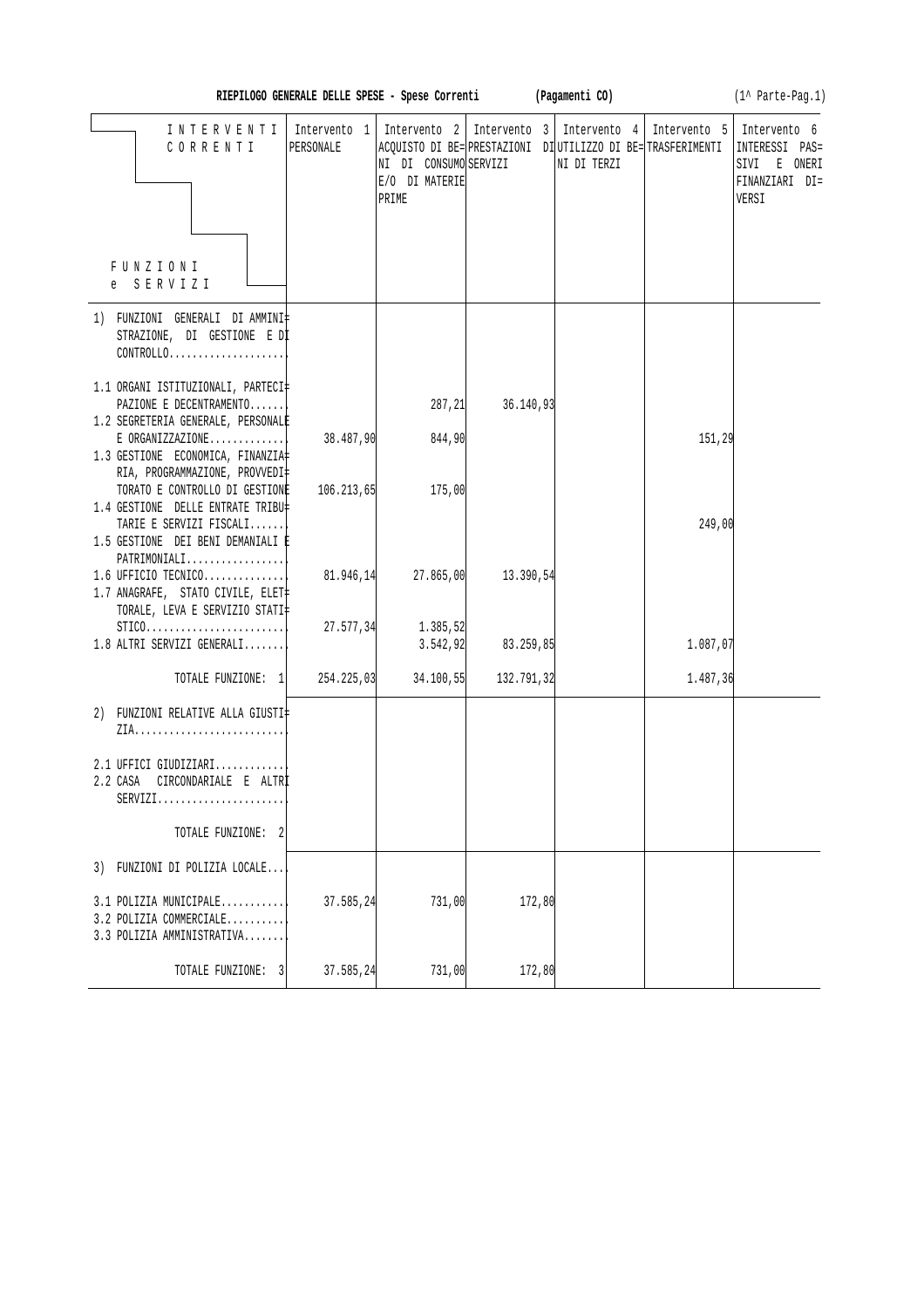|                                                                                                                                                             | RIEPILOGO GENERALE DELLE SPESE - Spese Correnti |                                                  |                                  | (Pagamenti CO)                                                                                                            | (segue)  | (1^ Parte-Pag.2)                                                                         |
|-------------------------------------------------------------------------------------------------------------------------------------------------------------|-------------------------------------------------|--------------------------------------------------|----------------------------------|---------------------------------------------------------------------------------------------------------------------------|----------|------------------------------------------------------------------------------------------|
| INTERVENTI<br>CORRENTI                                                                                                                                      | Intervento 1<br>PERSONALE                       | NI DI CONSUMO SERVIZI<br>E/O DI MATERIE<br>PRIME |                                  | Intervento 2   Intervento 3   Intervento 4<br>ACQUISTO DI BE= PRESTAZIONI DI UTILIZZO DI BE= TRASFERIMENTI<br>NI DI TERZI |          | Intervento 5   Intervento 6<br>INTERESSI PAS=<br>SIVI E ONERI<br>FINANZIARI DI=<br>VERSI |
| FUNZIONI<br>e SERVIZI                                                                                                                                       |                                                 |                                                  |                                  |                                                                                                                           |          |                                                                                          |
| 4) FUNZIONI DI ISTRUZIONE PUBBLI‡<br>$CA$                                                                                                                   |                                                 |                                                  |                                  |                                                                                                                           |          |                                                                                          |
| 4.1 SCUOLA MATERNA<br>4.2 ISTRUZIONE ELEMENTARE<br>4.3 ISTRUZIONE MEDIA<br>4.4 ISTRUZIONE SECONDARIA SUPERIO‡                                               |                                                 | 334,85<br>5.580, 19<br>6.354, 60                 | 1.035,59<br>5.092,90<br>5.963,07 |                                                                                                                           | 1.735,75 |                                                                                          |
| RE<br>4.5 ASSISTENZA SCOLASTICA, TRA<br>SPORTO, REFEZIONE E ALTRI SER‡<br>VIZI                                                                              |                                                 |                                                  | 2.641,50                         |                                                                                                                           | 3.735,50 |                                                                                          |
| TOTALE FUNZIONE: 4                                                                                                                                          |                                                 | 12.269,64                                        | 14.733,06                        |                                                                                                                           | 5.471,25 |                                                                                          |
| 5) FUNZIONI RELATIVE ALLA CULTURA<br>ED AI BENI CULTURALI                                                                                                   |                                                 |                                                  |                                  |                                                                                                                           |          |                                                                                          |
| 5.1 BIBLIOTECHE, MUSEI E PINACOTE‡<br>$CHE$<br>5.2 TEATRI, ATTIVITA` CULTURALI E<br>SERVIZI DIVERSI NEL SETTORE                                             |                                                 | 1.859,99                                         | 3.643,40                         |                                                                                                                           |          |                                                                                          |
| CULTURALE                                                                                                                                                   |                                                 | 895, 40                                          | 1.858,56                         |                                                                                                                           |          |                                                                                          |
| TOTALE FUNZIONE: 5                                                                                                                                          |                                                 | 2.755,39                                         | 5.501,96                         |                                                                                                                           |          |                                                                                          |
| 6) FUNZIONI NEL SETTORE SPORTIVO<br>$E$ RICREATIVO                                                                                                          |                                                 |                                                  |                                  |                                                                                                                           |          |                                                                                          |
| 6.1 PISCINE COMUNALI<br>6.2 STADIO COMUNALE, PALAZZO DELLO<br>SPORT ED ALTRI IMPIANTI<br>6.3 MANIFESTAZIONI DIVERSE<br>NEL<br>SETTORE SPORTIVO E RICREATIVO |                                                 | 1.009, 38                                        | 4.867,47                         |                                                                                                                           | 250,00   | 8.196,13                                                                                 |
| TOTALE FUNZIONE: 6                                                                                                                                          |                                                 | 1.009, 38                                        | 4.867,47                         |                                                                                                                           | 250,00   | 8.196,13                                                                                 |
| 7) FUNZIONI NEL CAMPO TURISTICO.                                                                                                                            |                                                 |                                                  |                                  |                                                                                                                           |          |                                                                                          |
| 7.1 SERVIZI TURISTICI<br>7.2 MANIFESTAZIONI TURISTICHE                                                                                                      |                                                 |                                                  |                                  |                                                                                                                           |          |                                                                                          |
| TOTALE FUNZIONE: 7                                                                                                                                          |                                                 |                                                  |                                  |                                                                                                                           |          |                                                                                          |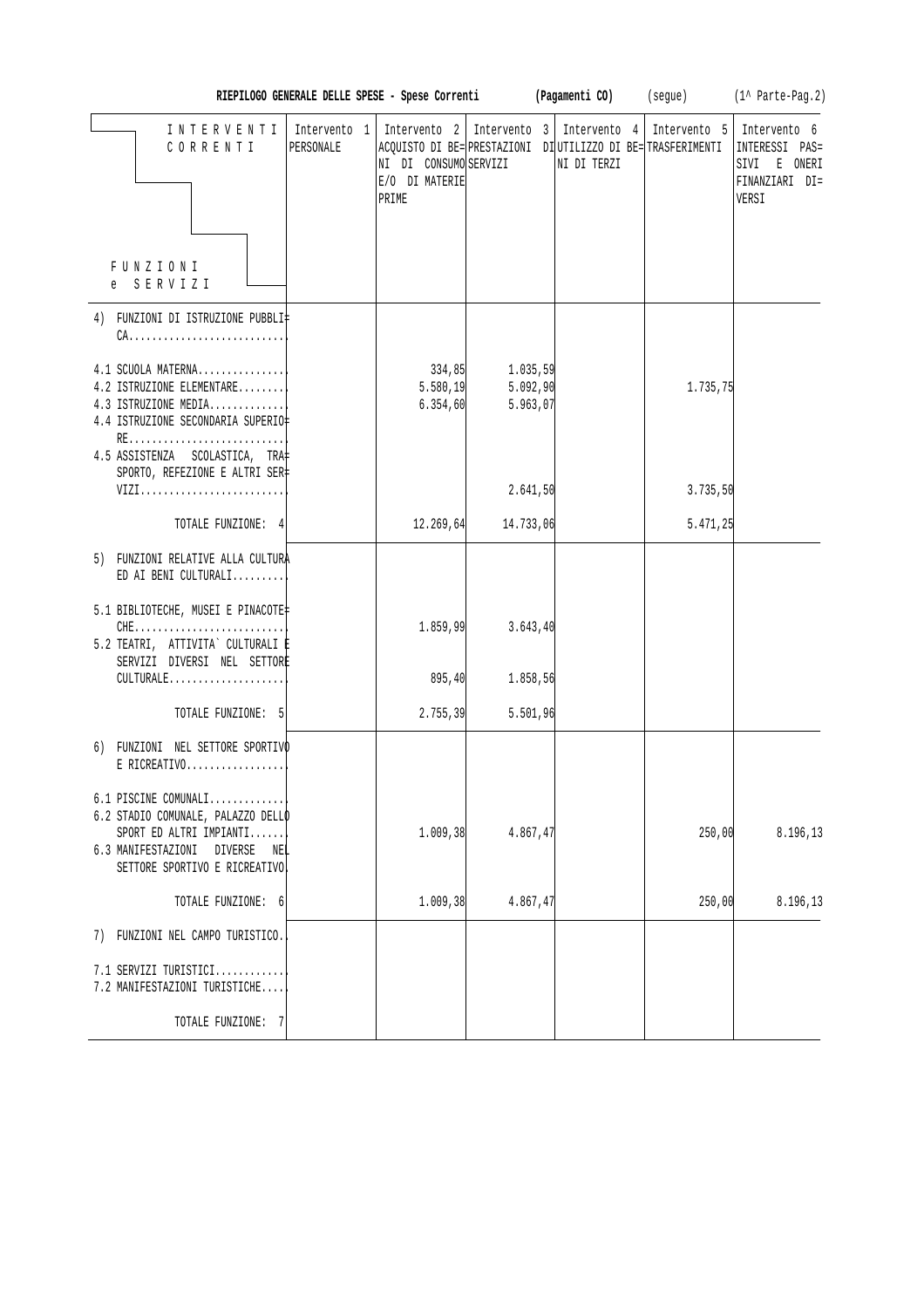|                                                                                                                                                                              |           |                                                  |                         |                                                                                                                                            |            | RIEPILOGO GENERALE DELLE SPESE - Spese Correnti (Pagamenti CO) (segue) (1^ Parte-Pag.3) |
|------------------------------------------------------------------------------------------------------------------------------------------------------------------------------|-----------|--------------------------------------------------|-------------------------|--------------------------------------------------------------------------------------------------------------------------------------------|------------|-----------------------------------------------------------------------------------------|
| INTERVENTI<br>CORRENTI                                                                                                                                                       | PERSONALE | NI DI CONSUMO SERVIZI<br>E/O DI MATERIE<br>PRIME |                         | Intervento 1   Intervento 2   Intervento 3   Intervento 4  <br>ACQUISTO DI BE= PRESTAZIONI DI UTILIZZO DI BE= TRASFERIMENTI<br>NI DI TERZI |            | Intervento 5 Intervento 6<br>INTERESSI PAS=<br>SIVI E ONERI<br>FINANZIARI DI=<br>VERSI  |
| FUNZIONI<br>e SERVIZI                                                                                                                                                        |           |                                                  |                         |                                                                                                                                            |            |                                                                                         |
| 8) FUNZIONI NEL CAMPO DELLA VIA‡<br>BILITA' E DEI TRASPORTI                                                                                                                  |           |                                                  |                         |                                                                                                                                            |            |                                                                                         |
| 8.1 VIABILITA`, CIRCOLAZIONE STRA‡<br>DALE E SERVIZI CONNESSI<br>8.2 ILLUMINAZIONE PUBBLICA E SER‡<br>VIZI CONNESSI                                                          | 51.586,65 | 4.290,75                                         | 51.374,51               |                                                                                                                                            |            | 10.031,94<br>2.533,97                                                                   |
| 8.3 TRASPORTI PUBBLICI LOCALI E<br>SERVIZI CONNESSI                                                                                                                          |           |                                                  |                         |                                                                                                                                            |            |                                                                                         |
| TOTALE FUNZIONE: 8                                                                                                                                                           | 51.586,65 | 4.290,75                                         | 51.374, 51              |                                                                                                                                            |            | 12.565,91                                                                               |
| 9) FUNZIONI RIGUARDANTI LA GE‡<br>STIONE DEL TERRITORIO E DEL#<br>$L'AMBIENTE$                                                                                               |           |                                                  |                         |                                                                                                                                            |            |                                                                                         |
| 9.1 URBANISTICA E GESTIONE DEL<br>TERRITORIO<br>9.2 EDILIZIA RESIDENZIALE PUBBLICA<br>LOCALE E PIANI DI EDILIZIA E‡<br>CONOMICO-POPOLARE                                     |           |                                                  |                         |                                                                                                                                            |            |                                                                                         |
| 9.3 SERVIZI DI PROTEZIONE CIVILE.<br>9.4 SERVIZIO IDRICO INTEGRATO<br>9.5 SERVIZIO SMALTIMENTO RIFIUTI.<br>9.6 PARCHI E SERVIZI PER LA TUTELA<br>AMBIENTALE DEL VERDE, ALTRI |           | 9.535, 26                                        | 82.004,38<br>196.686,02 |                                                                                                                                            |            |                                                                                         |
| SERVIZI RELATIVI AL TERRITORIO<br>ED ALL'AMBIENTE                                                                                                                            |           |                                                  | 17.805,61               |                                                                                                                                            |            |                                                                                         |
| TOTALE FUNZIONE: 9                                                                                                                                                           |           | 9.535, 26                                        | 296.496,01              |                                                                                                                                            |            |                                                                                         |
| 10) FUNZIONI NEL SETTORE SOCIALE.                                                                                                                                            |           |                                                  |                         |                                                                                                                                            |            |                                                                                         |
| 10.1 ASILI NIDO, SERVIZI PER L'IN‡<br>FANZIA E PER I MINORI<br>10.2 SERVIZI DI PREVENZIONE E RIA‡<br>BILITAZIONE<br>10.3 STRUTTURE RESIDENZIALI E Dİ<br>RICOVERO PER ANZIANI |           |                                                  |                         |                                                                                                                                            | 985,00     |                                                                                         |
| 10.4 ASSISTENZA, BENEFICENZA PUB<br>BLICA E SERVIZI DIVERSI ALLA<br>PERSONA<br>10.5 SERVIZIO NECROSCOPICO E CIMI‡                                                            | 34.422,40 |                                                  | 13.802,50               |                                                                                                                                            | 101.700,66 |                                                                                         |
| TERIALE                                                                                                                                                                      |           | 1.012,82                                         | 19.335,24               |                                                                                                                                            |            |                                                                                         |
| TOTALE FUNZIONE: 10                                                                                                                                                          | 34.422,40 | 1.012, 82                                        | 33.137,74               |                                                                                                                                            | 102.685,66 |                                                                                         |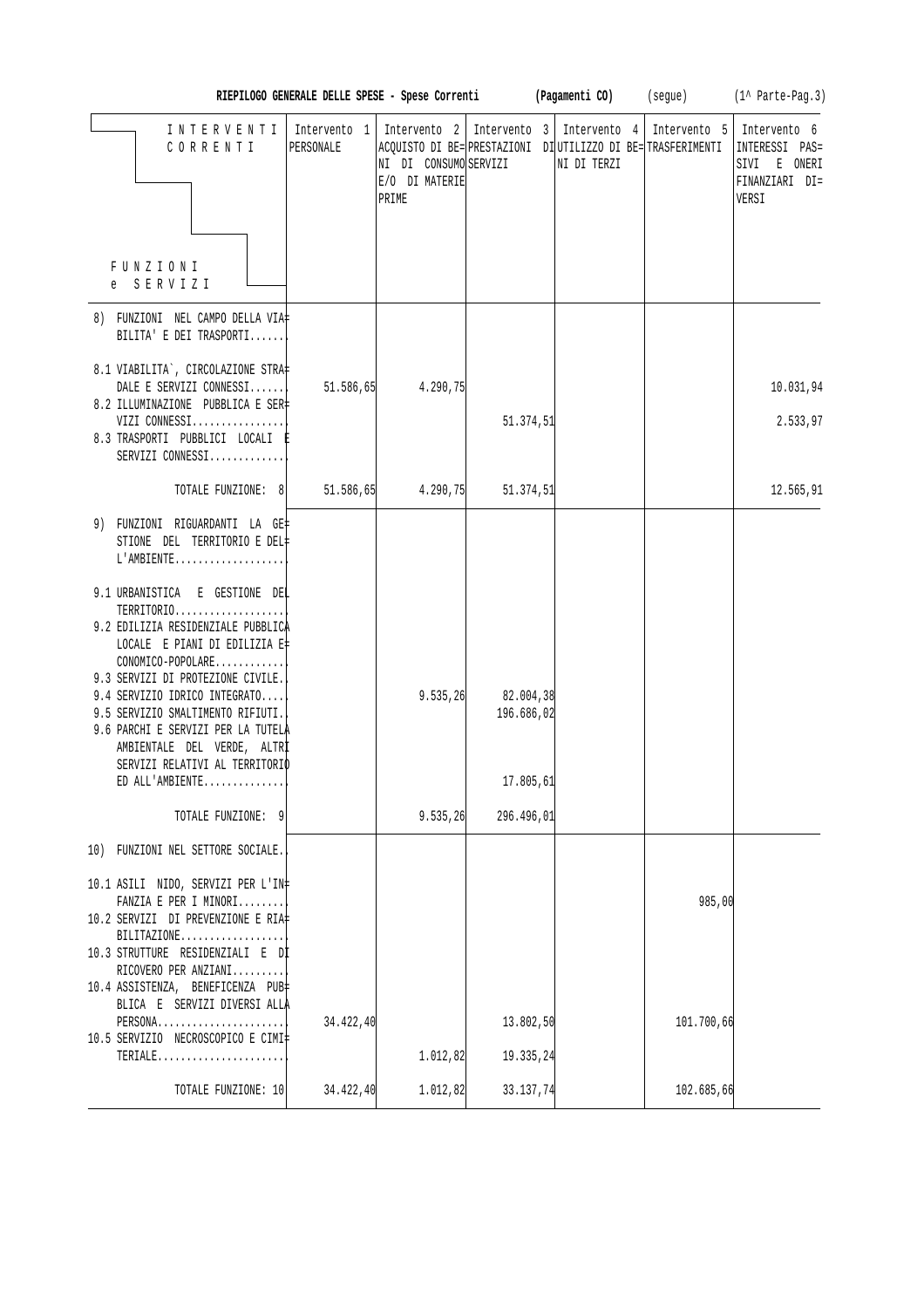|                                                                                                                                                                                                                                                                                                                                               |                           | RIEPILOGO GENERALE DELLE SPESE - Spese Correnti                                                                                             |              | (Pagamenti CO)              | (segue)      | (1^ Parte-Pag.4)                                                          |
|-----------------------------------------------------------------------------------------------------------------------------------------------------------------------------------------------------------------------------------------------------------------------------------------------------------------------------------------------|---------------------------|---------------------------------------------------------------------------------------------------------------------------------------------|--------------|-----------------------------|--------------|---------------------------------------------------------------------------|
| INTERVENTI<br>CORRENTI<br>FUNZIONI<br>SERVIZI                                                                                                                                                                                                                                                                                                 | Intervento 1<br>PERSONALE | Intervento <sub>2</sub><br>ACQUISTO DI BE= PRESTAZIONI DI UTILIZZO DI BE= TRASFERIMENTI<br>NI DI CONSUMO SERVIZI<br>E/O DI MATERIE<br>PRIME | Intervento 3 | Intervento 4<br>NI DI TERZI | Intervento 5 | Intervento 6<br>INTERESSI PAS=<br>SIVI E ONERI<br>FINANZIARI DI=<br>VERSI |
| 11) FUNZIONI NEL CAMPO DELLO SVI‡<br>LUPPO ECONOMICO                                                                                                                                                                                                                                                                                          |                           |                                                                                                                                             |              |                             |              |                                                                           |
| 11.1 AFFISSIONI E PUBBLICITA`<br>11.2 FIERE, MERCATI E SERVIZI CON#<br>$NESS1, \ldots, \ldots, \ldots, \ldots, \ldots, \ldots$<br>11.3 MATTATOIO E SERVIZI CONNESSI.<br>11.4 SERVIZI RELATIVI ALL'INDUSTRIA<br>11.5 SERVIZI RELATIVI AL COMMERCIO<br>11.6 SERVIZI RELATIVI ALL'ARTIGIA#<br>NATO<br>11.7 SERVIZI RELATIVI ALL'AGRICOL#<br>TURA |                           |                                                                                                                                             |              |                             |              |                                                                           |
| TOTALE FUNZIONE: 11                                                                                                                                                                                                                                                                                                                           |                           |                                                                                                                                             |              |                             |              |                                                                           |
| 12) FUNZIONI RELATIVE A SERVIZI<br>PRODUTTIVI<br>12.1 DISTRIBUZIONE GAS<br>12.2 CENTRALE DEL LATTE<br>12.3 DISTRIBUZIONE ENERGIA ELETTRI‡                                                                                                                                                                                                     |                           |                                                                                                                                             |              |                             |              |                                                                           |
| $CA.$<br>12.4 TELERISCALDAMENTO<br>12.5 FARMACIE<br>12.6 ALTRI SERVIZI PRODUTTIVI<br>TOTALE FUNZIONE: 12                                                                                                                                                                                                                                      |                           |                                                                                                                                             |              |                             |              |                                                                           |
| TOTALE TITOLO : 1^                                                                                                                                                                                                                                                                                                                            | 377.819,32                | 65.704,79                                                                                                                                   | 539.074,87   |                             | 109.894,27   | 20.762,04                                                                 |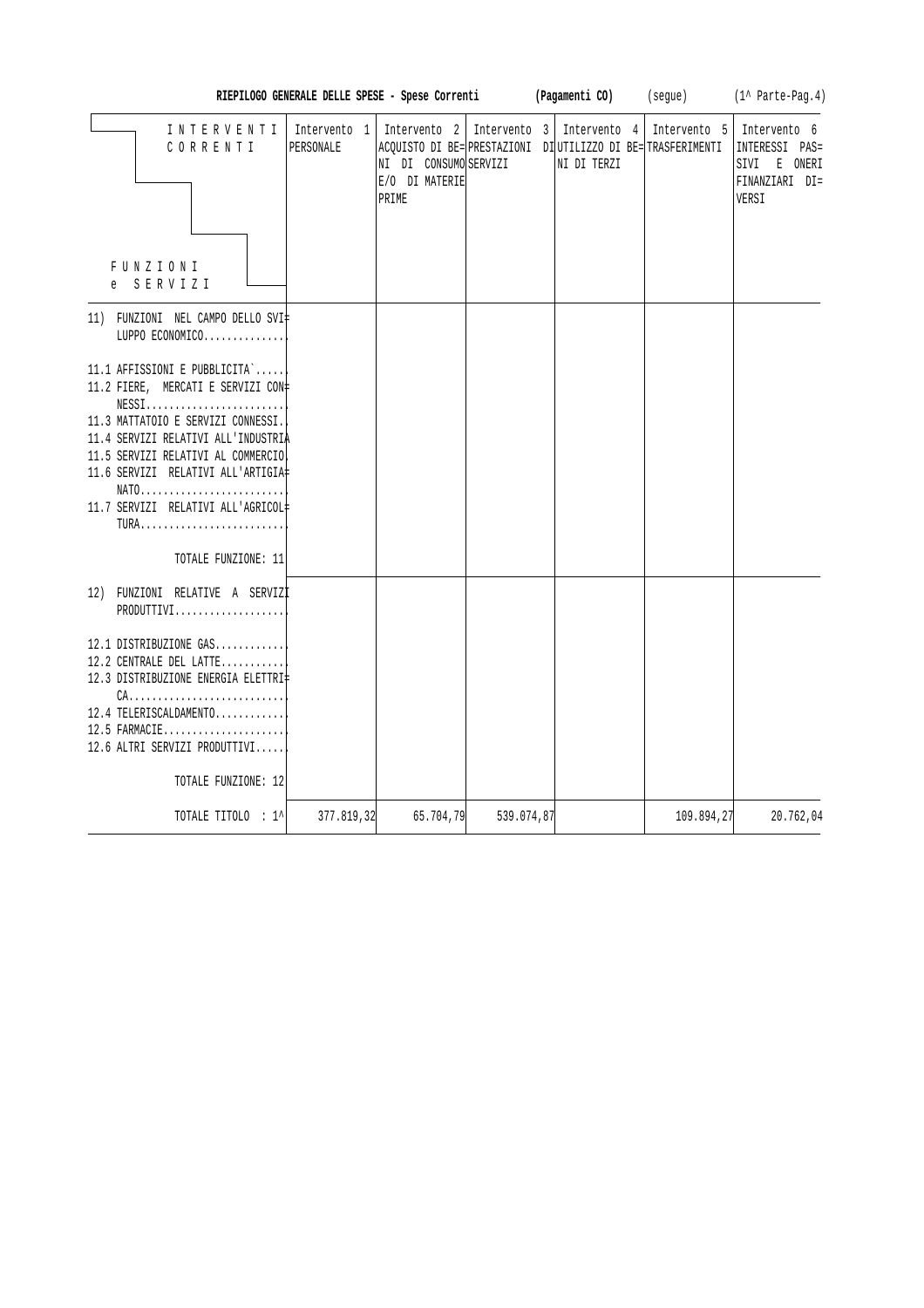| RIEPILOGO GENERALE DELLE SPESE - Spese Correnti (Pagamenti CO)<br>$(2^{\wedge}$ Parte-Pag.1) |              |                                                             |              |                                                                                                                   |                               |  |
|----------------------------------------------------------------------------------------------|--------------|-------------------------------------------------------------|--------------|-------------------------------------------------------------------------------------------------------------------|-------------------------------|--|
| INTERVENTI<br>CORRENTI                                                                       | Intervento 7 | Intervento 8<br>NARI DELLA GE= ESERCIZIO<br>STIONE CORRENTE | Intervento 9 | Intervento 10<br> IMPOSTE E TASSE ONERI STRAORDI= AMMORTAMENTI DI FONDO SVALUTA= FONDO DI RISER=<br>ZIONE CREDITI | Intervento 11<br>TOTALE<br>VA |  |
| FUNZIONI<br>e SERVIZI                                                                        |              |                                                             |              |                                                                                                                   |                               |  |
| 1) FUNZIONI GENERALI DIAMMINI‡<br>STRAZIONE, DI GESTIONE E DI<br>CONTROLLO                   |              |                                                             |              |                                                                                                                   |                               |  |
| 1.1 ORGANI ISTITUZIONALI, PARTECI‡<br>PAZIONE E DECENTRAMENTO                                |              | 13.006,68                                                   |              |                                                                                                                   | 49.434,82                     |  |
| 1.2 SEGRETERIA GENERALE, PERSONALE                                                           |              |                                                             |              |                                                                                                                   |                               |  |
| $E$ ORGANIZZAZIONE<br>1.3 GESTIONE ECONOMICA, FINANZIA                                       | 2.316,12     |                                                             |              |                                                                                                                   | 41.800,21                     |  |
| RIA, PROGRAMMAZIONE, PROVVEDI‡<br>TORATO E CONTROLLO DI GESTIONE                             | 7.142,96     |                                                             |              |                                                                                                                   | 113.531,61                    |  |
| 1.4 GESTIONE DELLE ENTRATE TRIBU‡                                                            |              |                                                             |              |                                                                                                                   |                               |  |
| TARIE E SERVIZI FISCALI<br>1.5 GESTIONE DEI BENI DEMANIALI È                                 |              |                                                             |              |                                                                                                                   | 249,00                        |  |
| PATRIMONIALI<br>$1.6$ UFFICIO TECNICO<br>1.7 ANAGRAFE, STATO CIVILE, ELET‡                   | 5.439,88     |                                                             |              |                                                                                                                   | 128.641,56                    |  |
| TORALE, LEVA E SERVIZIO STATI‡<br>$STICO.$<br>1.8 ALTRI SERVIZI GENERALI                     | 1.851,44     |                                                             |              |                                                                                                                   | 30.814,30<br>87.889,84        |  |
| TOTALE FUNZIONE: 1 16.750,40                                                                 |              | 13.006,68                                                   |              |                                                                                                                   | 452.361,34                    |  |
| 2) FUNZIONI RELATIVE ALLA GIUSTI‡                                                            |              |                                                             |              |                                                                                                                   |                               |  |
| 2.1 UFFICI GIUDIZIARI<br>2.2 CASA CIRCONDARIALE E ALTRI<br>$SERVIZI.$                        |              |                                                             |              |                                                                                                                   |                               |  |
| TOTALE FUNZIONE: 2                                                                           |              |                                                             |              |                                                                                                                   |                               |  |
| 3) FUNZIONI DI POLIZIA LOCALE                                                                |              |                                                             |              |                                                                                                                   |                               |  |
| 3.1 POLIZIA MUNICIPALE<br>3.2 POLIZIA COMMERCIALE<br>3.3 POLIZIA AMMINISTRATIVA              | 2.476,44     |                                                             |              |                                                                                                                   | 40.965,48                     |  |
| TOTALE FUNZIONE: 3                                                                           | 2.476,44     |                                                             |              |                                                                                                                   | 40.965,48                     |  |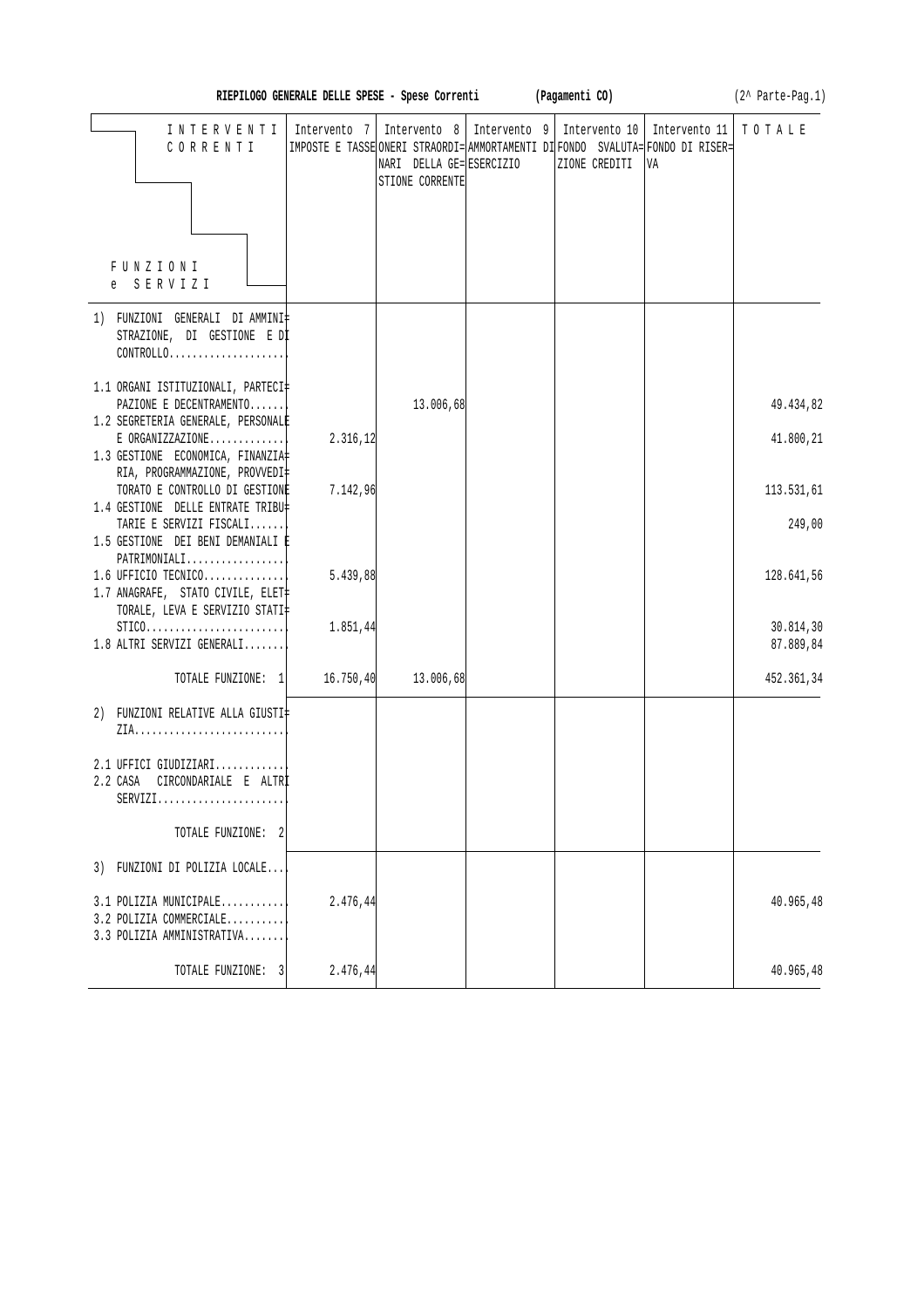| RIEPILOGO GENERALE DELLE SPESE - Spese Correnti (Pagamenti CO) (segue) (2^ Parte-Pag.2)                                                                    |  |                                             |  |                                                                                                                                                                 |                     |                                    |  |
|------------------------------------------------------------------------------------------------------------------------------------------------------------|--|---------------------------------------------|--|-----------------------------------------------------------------------------------------------------------------------------------------------------------------|---------------------|------------------------------------|--|
| INTERVENTI<br>CORRENTI                                                                                                                                     |  | NARI DELLA GE= ESERCIZIO<br>STIONE CORRENTE |  | Intervento 7   Intervento 8   Intervento 9   Intervento 10  <br>IMPOSTE E TASSE ONERI STRAORDI= AMMORTAMENTI DI FONDO SVALUTA= FONDO DI RISER=<br>ZIONE CREDITI | Intervento 11<br>VA | TOTALE                             |  |
| FUNZIONI<br>e SERVIZI                                                                                                                                      |  |                                             |  |                                                                                                                                                                 |                     |                                    |  |
| 4) FUNZIONI DI ISTRUZIONE PUBBLI‡<br>$CA.$                                                                                                                 |  |                                             |  |                                                                                                                                                                 |                     |                                    |  |
| 4.1 SCUOLA MATERNA<br>4.2 ISTRUZIONE ELEMENTARE<br>4.3 ISTRUZIONE MEDIA<br>4.4 ISTRUZIONE SECONDARIA SUPERIO‡<br>RE                                        |  |                                             |  |                                                                                                                                                                 |                     | 1.370,44<br>12.408,84<br>12.317,67 |  |
| 4.5 ASSISTENZA SCOLASTICA, TRA‡<br>SPORTO, REFEZIONE E ALTRI SER‡                                                                                          |  |                                             |  |                                                                                                                                                                 |                     |                                    |  |
| VIZI                                                                                                                                                       |  |                                             |  |                                                                                                                                                                 |                     | 6.377,00                           |  |
| TOTALE FUNZIONE: 4                                                                                                                                         |  |                                             |  |                                                                                                                                                                 |                     | 32.473,95                          |  |
| 5) FUNZIONI RELATIVE ALLA CULTURA<br>ED AI BENI CULTURALI                                                                                                  |  |                                             |  |                                                                                                                                                                 |                     |                                    |  |
| 5.1 BIBLIOTECHE, MUSEI E PINACOTE<br>$CHE$<br>5.2 TEATRI, ATTIVITA` CULTURALI E<br>SERVIZI DIVERSI NEL SETTORE                                             |  |                                             |  |                                                                                                                                                                 |                     | 5.503,39                           |  |
| CULTURALE                                                                                                                                                  |  |                                             |  |                                                                                                                                                                 |                     | 2.753,96                           |  |
| TOTALE FUNZIONE: 5                                                                                                                                         |  |                                             |  |                                                                                                                                                                 |                     | 8.257,35                           |  |
| 6) FUNZIONI NEL SETTORE SPORTIVO<br>E RICREATIVO                                                                                                           |  |                                             |  |                                                                                                                                                                 |                     |                                    |  |
| $6.1$ PISCINE COMUNALI<br>6.2 STADIO COMUNALE, PALAZZO DELLO<br>SPORT ED ALTRI IMPIANTI<br>6.3 MANIFESTAZIONI DIVERSE NEL<br>SETTORE SPORTIVO E RICREATIVO |  |                                             |  |                                                                                                                                                                 |                     | 14.322,98                          |  |
| TOTALE FUNZIONE: 6                                                                                                                                         |  |                                             |  |                                                                                                                                                                 |                     | 14.322,98                          |  |
| 7) FUNZIONI NEL CAMPO TURISTICO.                                                                                                                           |  |                                             |  |                                                                                                                                                                 |                     |                                    |  |
| 7.1 SERVIZI TURISTICI<br>7.2 MANIFESTAZIONI TURISTICHE                                                                                                     |  |                                             |  |                                                                                                                                                                 |                     |                                    |  |
| TOTALE FUNZIONE: 7                                                                                                                                         |  |                                             |  |                                                                                                                                                                 |                     |                                    |  |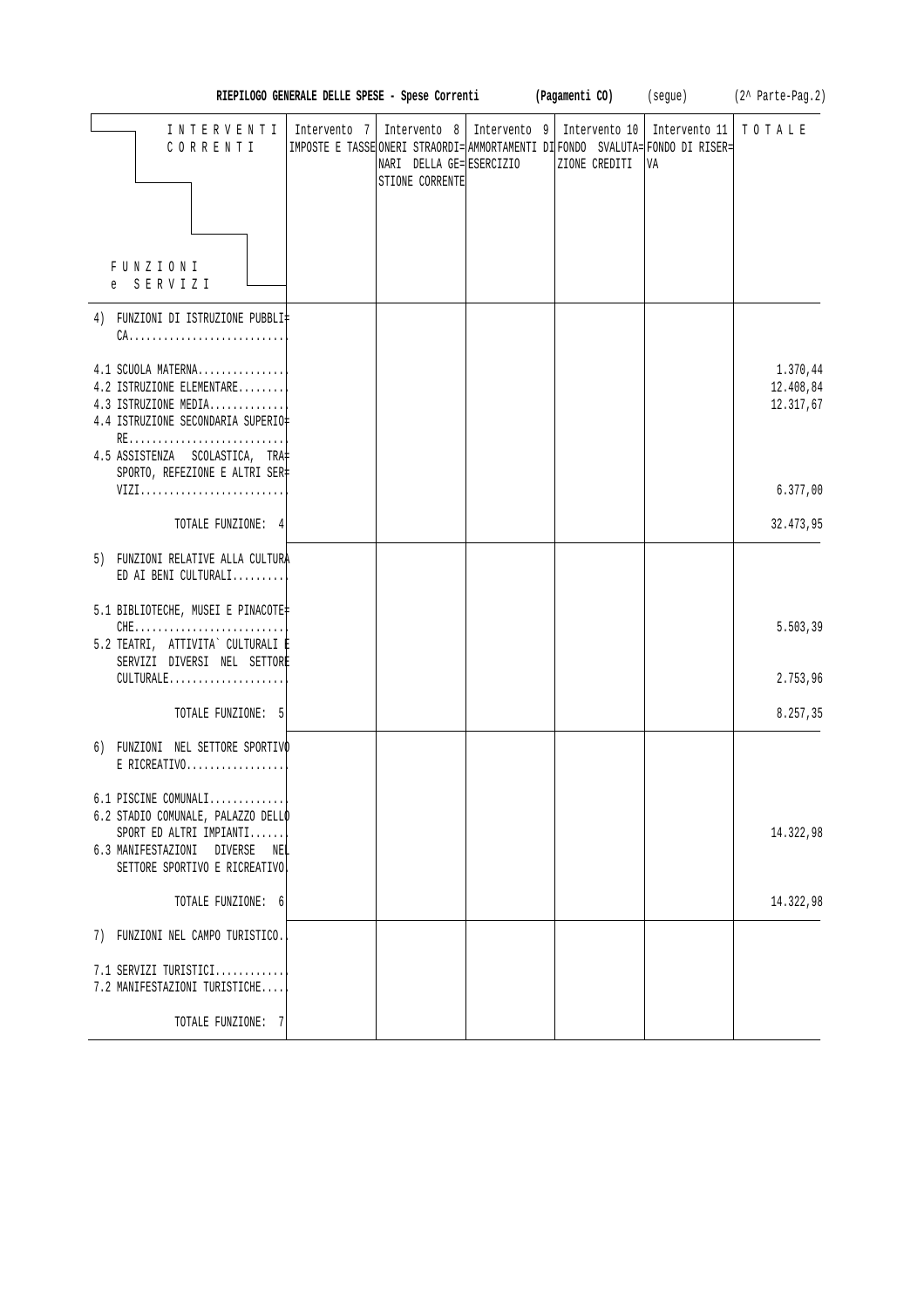|                                                                                                                                                                                                                     |                                                                            |                                                                                                                               |  |               |    | RIEPILOGO GENERALE DELLE SPESE - Spese Correnti (Pagamenti CO) (segue) (2^ Parte-Pag.3) |
|---------------------------------------------------------------------------------------------------------------------------------------------------------------------------------------------------------------------|----------------------------------------------------------------------------|-------------------------------------------------------------------------------------------------------------------------------|--|---------------|----|-----------------------------------------------------------------------------------------|
| INTERVENTI<br>CORRENTI                                                                                                                                                                                              | Intervento 7   Intervento 8   Intervento 9   Intervento 10   Intervento 11 | IMPOSTE E TASSE ONERI STRAORDI= AMMORTAMENTI DI FONDO SVALUTA= FONDO DI RISER=<br>NARI DELLA GE= ESERCIZIO<br>STIONE CORRENTE |  | ZIONE CREDITI | VA | TOTALE                                                                                  |
| FUNZIONI<br>e SERVIZI                                                                                                                                                                                               |                                                                            |                                                                                                                               |  |               |    |                                                                                         |
| 8) FUNZIONI NEL CAMPO DELLA VIA‡<br>BILITA' E DEI TRASPORTI                                                                                                                                                         |                                                                            |                                                                                                                               |  |               |    |                                                                                         |
| 8.1 VIABILITA`, CIRCOLAZIONE STRA‡<br>DALE E SERVIZI CONNESSI<br>8.2 ILLUMINAZIONE PUBBLICA E SER‡                                                                                                                  | 3.433,86                                                                   |                                                                                                                               |  |               |    | 69.343,20                                                                               |
| VIZI CONNESSI<br>8.3 TRASPORTI PUBBLICI LOCALI E<br>SERVIZI CONNESSI                                                                                                                                                |                                                                            |                                                                                                                               |  |               |    | 53.908,48                                                                               |
| TOTALE FUNZIONE: 8                                                                                                                                                                                                  | 3.433,86                                                                   |                                                                                                                               |  |               |    | 123.251,68                                                                              |
| 9) FUNZIONI RIGUARDANTI LA GE‡<br>STIONE DEL TERRITORIO E DEL#<br>L'AMBIENTE                                                                                                                                        |                                                                            |                                                                                                                               |  |               |    |                                                                                         |
| 9.1 URBANISTICA E GESTIONE DEL<br>TERRITORIO<br>9.2 EDILIZIA RESIDENZIALE PUBBLICA<br>LOCALE E PIANI DI EDILIZIA E‡                                                                                                 |                                                                            |                                                                                                                               |  |               |    |                                                                                         |
| CONOMICO-POPOLARE<br>9.3 SERVIZI DI PROTEZIONE CIVILE.<br>9.4 SERVIZIO IDRICO INTEGRATO<br>9.5 SERVIZIO SMALTIMENTO RIFIUTI.<br>9.6 PARCHI E SERVIZI PER LA TUTELA<br>AMBIENTALE DEL VERDE, ALTRİ                   |                                                                            |                                                                                                                               |  |               |    | 91.539,64<br>196.686,02                                                                 |
| SERVIZI RELATIVI AL TERRITORIO<br>ED ALL'AMBIENTE                                                                                                                                                                   |                                                                            |                                                                                                                               |  |               |    | 17.805,61                                                                               |
| TOTALE FUNZIONE: 9                                                                                                                                                                                                  |                                                                            |                                                                                                                               |  |               |    | 306.031,27                                                                              |
| 10) FUNZIONI NEL SETTORE SOCIALE.                                                                                                                                                                                   |                                                                            |                                                                                                                               |  |               |    |                                                                                         |
| 10.1 ASILI NIDO, SERVIZI PER L'IN‡<br>FANZIA E PER I MINORI<br>10.2 SERVIZI DI PREVENZIONE E RIA‡<br>$BILITAZIONE$<br>10.3 STRUTTURE RESIDENZIALI E DI<br>RICOVERO PER ANZIANI<br>10.4 ASSISTENZA, BENEFICENZA PUB‡ |                                                                            |                                                                                                                               |  |               |    | 985,00                                                                                  |
| BLICA E SERVIZI DIVERSI ALLA<br>PERSONA                                                                                                                                                                             | 2.310,89                                                                   |                                                                                                                               |  |               |    | 152.236,45                                                                              |
| 10.5 SERVIZIO NECROSCOPICO E CIMI‡<br>$TERIALE$                                                                                                                                                                     |                                                                            |                                                                                                                               |  |               |    | 20.348,06                                                                               |
| TOTALE FUNZIONE: 10                                                                                                                                                                                                 | 2.310,89                                                                   |                                                                                                                               |  |               |    | 173.569,51                                                                              |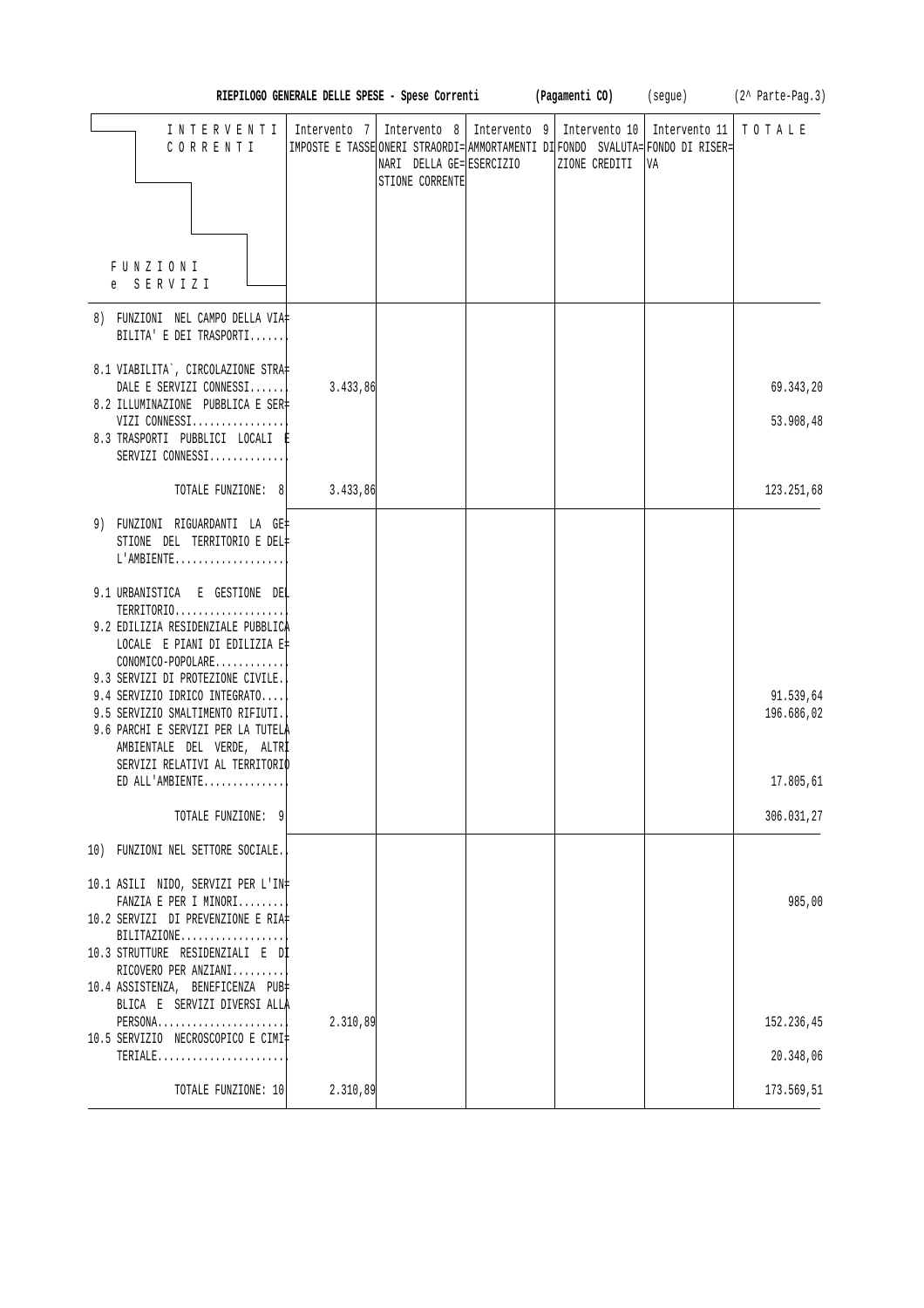|                                                                                                                                                                                                                                                                                                                                 |           | RIEPILOGO GENERALE DELLE SPESE - Spese Correnti | (Pagamenti CO)                                                                                                                                                                | (segue) | $(2^{\wedge}$ Parte-Pag.4) |
|---------------------------------------------------------------------------------------------------------------------------------------------------------------------------------------------------------------------------------------------------------------------------------------------------------------------------------|-----------|-------------------------------------------------|-------------------------------------------------------------------------------------------------------------------------------------------------------------------------------|---------|----------------------------|
| INTERVENTI<br>CORRENTI<br>FUNZIONI<br>e SERVIZI                                                                                                                                                                                                                                                                                 |           | NARI DELLA GE= ESERCIZIO<br>STIONE CORRENTE     | Intervento 7   Intervento 8   Intervento 9   Intervento 10   Intervento 11<br>IMPOSTE E TASSE ONERI STRAORDI= AMMORTAMENTI DI FONDO SVALUTA= FONDO DI RISER=<br>ZIONE CREDITI | VA      | TOTALE                     |
| 11) FUNZIONI NEL CAMPO DELLO SVI<br>LUPPO ECONOMICO                                                                                                                                                                                                                                                                             |           |                                                 |                                                                                                                                                                               |         |                            |
| 11.1 AFFISSIONI E PUBBLICITA`<br>11.2 FIERE, MERCATI E SERVIZI CON+<br>$NESS1.\dots.\dots.\dots.\dots.\dots\dots$<br>11.3 MATTATOIO E SERVIZI CONNESSI.<br>11.4 SERVIZI RELATIVI ALL'INDUSTRIA<br>11.5 SERVIZI RELATIVI AL COMMERCIO<br>11.6 SERVIZI RELATIVI ALL'ARTIGIA<br>NATO<br>11.7 SERVIZI RELATIVI ALL'AGRICOL#<br>TURA |           |                                                 |                                                                                                                                                                               |         |                            |
| TOTALE FUNZIONE: 11<br>12) FUNZIONI RELATIVE A SERVIZI<br>PRODUTTIVI                                                                                                                                                                                                                                                            |           |                                                 |                                                                                                                                                                               |         |                            |
| 12.1 DISTRIBUZIONE GAS<br>12.2 CENTRALE DEL LATTE<br>12.3 DISTRIBUZIONE ENERGIA ELETTRI‡<br>12.4 TELERISCALDAMENTO<br>$12.5$ FARMACIE<br>12.6 ALTRI SERVIZI PRODUTTIVI<br>TOTALE FUNZIONE: 12                                                                                                                                   |           |                                                 |                                                                                                                                                                               |         |                            |
| TOTALE TITOLO : 1^                                                                                                                                                                                                                                                                                                              | 24.971,59 | 13.006,68                                       |                                                                                                                                                                               |         | 1.151.233,56               |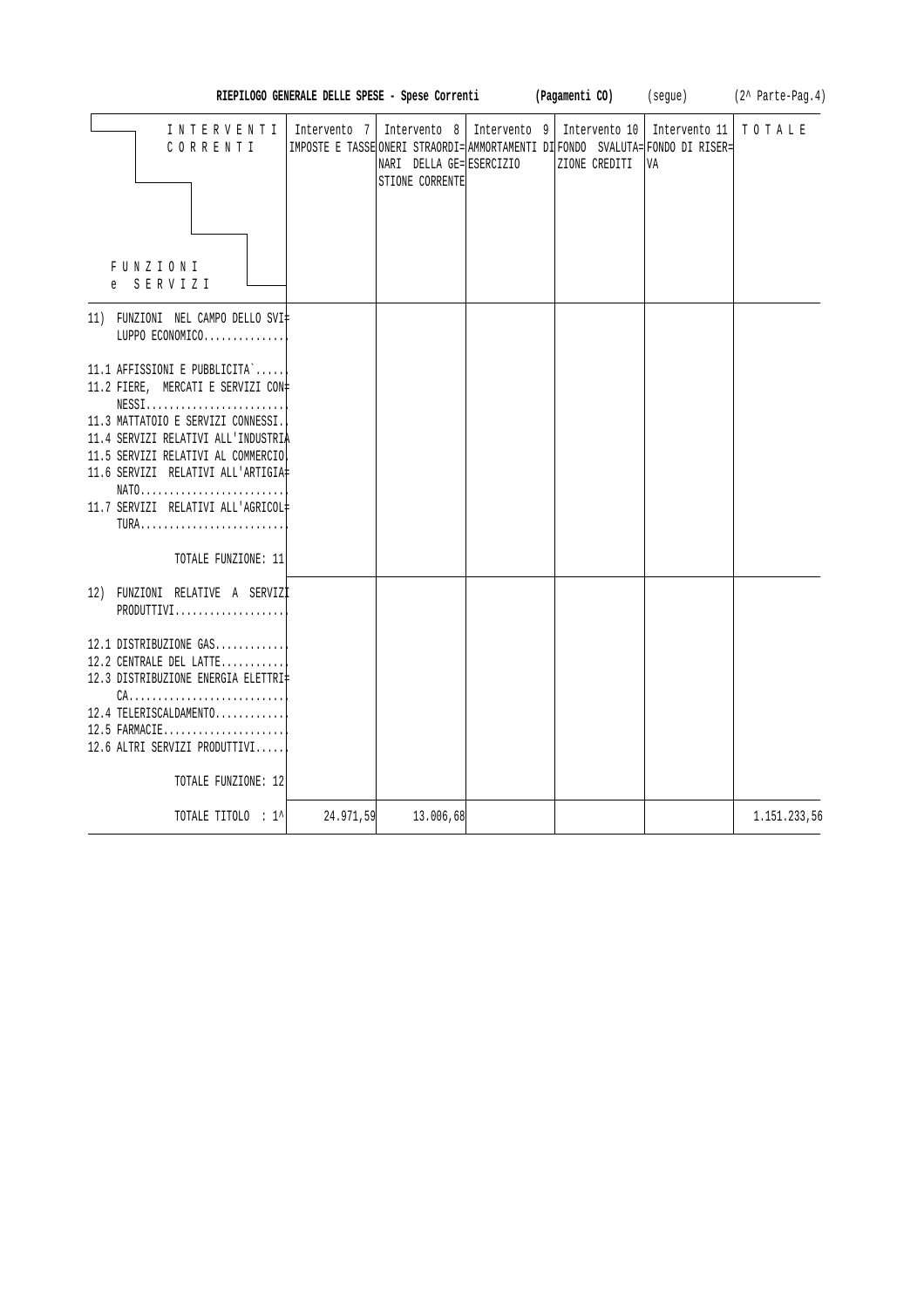(1^ Parte-Pag.1)

| INTERVENTI   Intervento 1   Intervento 2   Intervento 3   Intervento 4   Intervento 5   Intervento 6<br>PER INVESTIMENTI       | BENI IMMOBILI   VITU` ONEROSE | ACQUISIZIONE DI ESPROPRI E SER= ACQUISTI DI BE= UTILIZZO DI BE= ACQUISIZIONE DI INCARICHI PRO=<br>NI SPECIFICINI DI TERZI PER BENI MOBILI, FESSIONALI E=<br>ZIONI IN ECONO= IN ECONOMIA<br>MIA | PER REALIZZA= REALIZZAZIONI   MACCHINE, ED STERNI | <b>ATTREZZATURE</b><br>TECNICO-SCIEN=<br>TIFICHE |  |
|--------------------------------------------------------------------------------------------------------------------------------|-------------------------------|------------------------------------------------------------------------------------------------------------------------------------------------------------------------------------------------|---------------------------------------------------|--------------------------------------------------|--|
| FUNZIONI<br>e SERVIZI                                                                                                          |                               |                                                                                                                                                                                                |                                                   |                                                  |  |
| 1) FUNZIONI GENERALI DIAMMINI‡<br>STRAZIONE, DI GESTIONE E DI<br>$CONTROLLO. \ldots \ldots \ldots \ldots \ldots \ldots \ldots$ |                               |                                                                                                                                                                                                |                                                   |                                                  |  |
| 1.1 ORGANI ISTITUZIONALI, PARTECI‡<br>PAZIONE E DECENTRAMENTO                                                                  |                               |                                                                                                                                                                                                |                                                   |                                                  |  |
| 1.2 SEGRETERIA GENERALE, PERSONALE                                                                                             |                               |                                                                                                                                                                                                |                                                   |                                                  |  |
| $E$ ORGANIZZAZIONE<br>1.3 GESTIONE ECONOMICA, FINANZIA<br>RIA, PROGRAMMAZIONE, PROVVEDI‡                                       |                               |                                                                                                                                                                                                |                                                   |                                                  |  |
| TORATO E CONTROLLO DI GESTIONE<br>1.4 GESTIONE DELLE ENTRATE TRIBU‡<br>TARIE E SERVIZI FISCALI                                 |                               |                                                                                                                                                                                                |                                                   |                                                  |  |
| 1.5 GESTIONE DEI BENI DEMANIALI È<br>$PATHIMONIALI$                                                                            |                               |                                                                                                                                                                                                |                                                   |                                                  |  |
| 1.6 UFFICIO TECNICO<br>1.7 ANAGRAFE, STATO CIVILE, ELET+<br>TORALE, LEVA E SERVIZIO STATI‡                                     |                               |                                                                                                                                                                                                |                                                   |                                                  |  |
| $STICO. \ldots \ldots \ldots \ldots \ldots \ldots \ldots \ldots$<br>1.8 ALTRI SERVIZI GENERALI                                 |                               |                                                                                                                                                                                                |                                                   | 3.415,80                                         |  |
| TOTALE FUNZIONE: 1                                                                                                             |                               |                                                                                                                                                                                                |                                                   | 3.415,80                                         |  |
| 2) FUNZIONI RELATIVE ALLA GIUSTI‡                                                                                              |                               |                                                                                                                                                                                                |                                                   |                                                  |  |
| 2.1 UFFICI GIUDIZIARI<br>2.2 CASA CIRCONDARIALE E ALTRI<br>$SERVIZI.$                                                          |                               |                                                                                                                                                                                                |                                                   |                                                  |  |
| TOTALE FUNZIONE: 2                                                                                                             |                               |                                                                                                                                                                                                |                                                   |                                                  |  |
| 3) FUNZIONI DI POLIZIA LOCALE                                                                                                  |                               |                                                                                                                                                                                                |                                                   |                                                  |  |
| 3.1 POLIZIA MUNICIPALE<br>3.2 POLIZIA COMMERCIALE<br>3.3 POLIZIA AMMINISTRATIVA                                                |                               |                                                                                                                                                                                                |                                                   |                                                  |  |
| TOTALE FUNZIONE: 3                                                                                                             |                               |                                                                                                                                                                                                |                                                   |                                                  |  |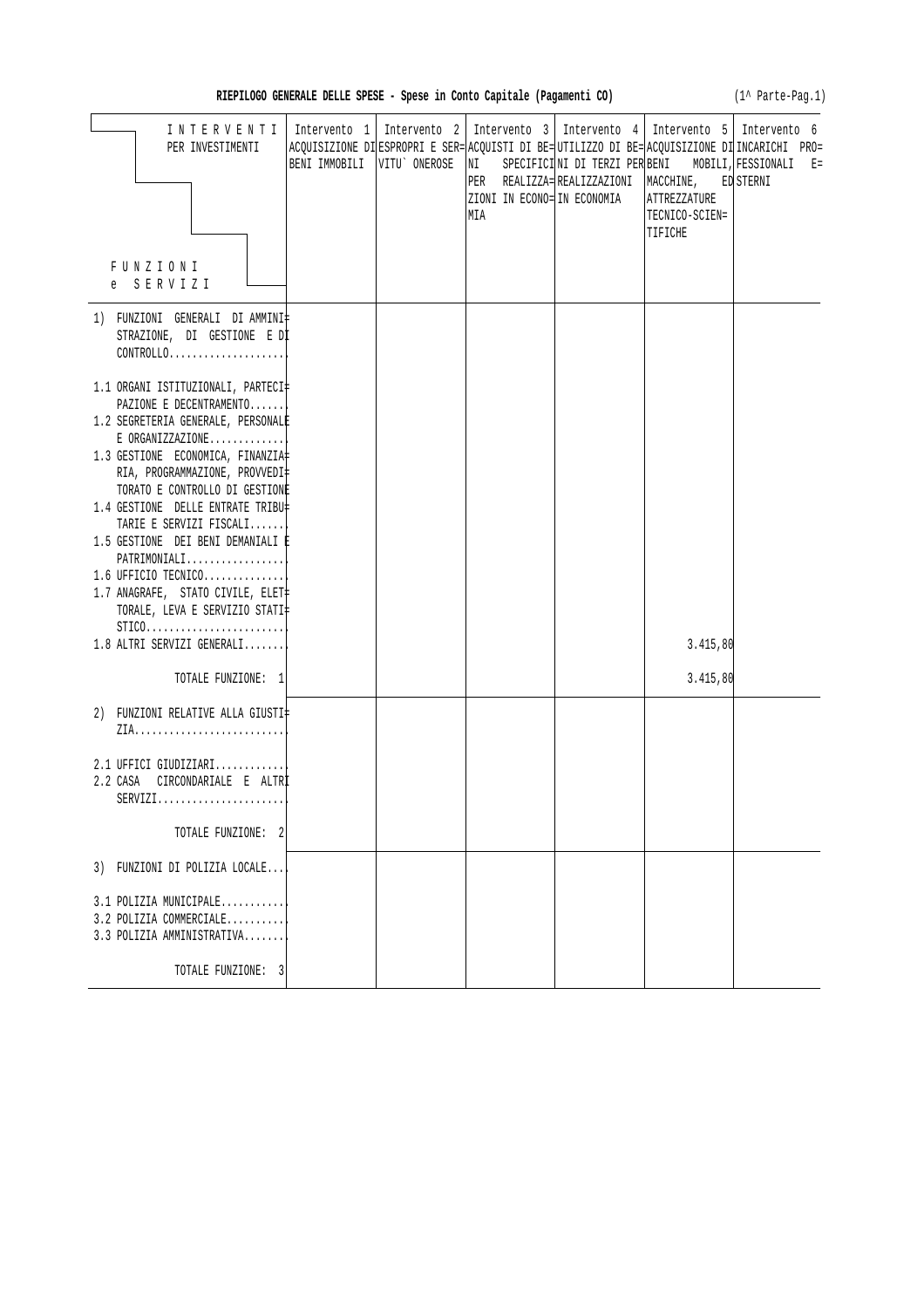| RIEPILOGO GENERALE DELLE SPESE - Spese in Conto Capitale (Pagamenti CO) |  |  | seque). | (1^ Parte-Pag.2) |
|-------------------------------------------------------------------------|--|--|---------|------------------|
|-------------------------------------------------------------------------|--|--|---------|------------------|

| INTERVENTI<br>PER INVESTIMENTI<br>FUNZIONI<br>e SERVIZI                                                                                                                                     | BENI IMMOBILI   VITU` ONEROSE | Intervento 1   Intervento 2   Intervento 3   Intervento 4   Intervento 5   Intervento 6<br>NI<br>ZIONI IN ECONO= IN ECONOMIA<br>MIA | PER REALIZZA= REALIZZAZIONI   MACCHINE, ED STERNI<br><b>ATTREZZATURE</b><br>TECNICO-SCIEN=<br>TIFICHE | ACQUISIZIONE DI ESPROPRI E SER= ACQUISTI DI BE= UTILIZZO DI BE= ACQUISIZIONE DI INCARICHI PRO=<br>SPECIFICINI DI TERZI PER BENI MOBILI, FESSIONALI E= |
|---------------------------------------------------------------------------------------------------------------------------------------------------------------------------------------------|-------------------------------|-------------------------------------------------------------------------------------------------------------------------------------|-------------------------------------------------------------------------------------------------------|-------------------------------------------------------------------------------------------------------------------------------------------------------|
| 4) FUNZIONI DI ISTRUZIONE PUBBLI‡<br>4.1 SCUOLA MATERNA<br>4.2 ISTRUZIONE ELEMENTARE<br>4.3 ISTRUZIONE MEDIA<br>4.4 ISTRUZIONE SECONDARIA SUPERIO‡<br>RE<br>4.5 ASSISTENZA SCOLASTICA, TRA‡ | 10.938,75                     |                                                                                                                                     |                                                                                                       |                                                                                                                                                       |
| SPORTO, REFEZIONE E ALTRI SER‡<br>VIZI<br>TOTALE FUNZIONE: 4 10.938,75                                                                                                                      |                               |                                                                                                                                     |                                                                                                       |                                                                                                                                                       |
| 5) FUNZIONI RELATIVE ALLA CULTURA<br>ED AI BENI CULTURALI                                                                                                                                   |                               |                                                                                                                                     |                                                                                                       |                                                                                                                                                       |
| 5.1 BIBLIOTECHE, MUSEI E PINACOTE‡<br>5.2 TEATRI, ATTIVITA` CULTURALI E<br>SERVIZI DIVERSI NEL SETTORE<br>CULTURALE                                                                         |                               |                                                                                                                                     |                                                                                                       |                                                                                                                                                       |
| TOTALE FUNZIONE: 5                                                                                                                                                                          |                               |                                                                                                                                     |                                                                                                       |                                                                                                                                                       |
| 6) FUNZIONI NEL SETTORE SPORTIVO<br>$E$ RICREATIVO                                                                                                                                          |                               |                                                                                                                                     |                                                                                                       |                                                                                                                                                       |
| $6.1$ PISCINE COMUNALI<br>6.2 STADIO COMUNALE, PALAZZO DELLO<br>SPORT ED ALTRI IMPIANTI<br>6.3 MANIFESTAZIONI DIVERSE NEL<br>SETTORE SPORTIVO E RICREATIVO                                  |                               |                                                                                                                                     |                                                                                                       |                                                                                                                                                       |
| TOTALE FUNZIONE: 6                                                                                                                                                                          |                               |                                                                                                                                     |                                                                                                       |                                                                                                                                                       |
| 7) FUNZIONI NEL CAMPO TURISTICO.                                                                                                                                                            |                               |                                                                                                                                     |                                                                                                       |                                                                                                                                                       |
| 7.1 SERVIZI TURISTICI<br>7.2 MANIFESTAZIONI TURISTICHE                                                                                                                                      |                               |                                                                                                                                     |                                                                                                       |                                                                                                                                                       |
| TOTALE FUNZIONE: 7                                                                                                                                                                          |                               |                                                                                                                                     |                                                                                                       |                                                                                                                                                       |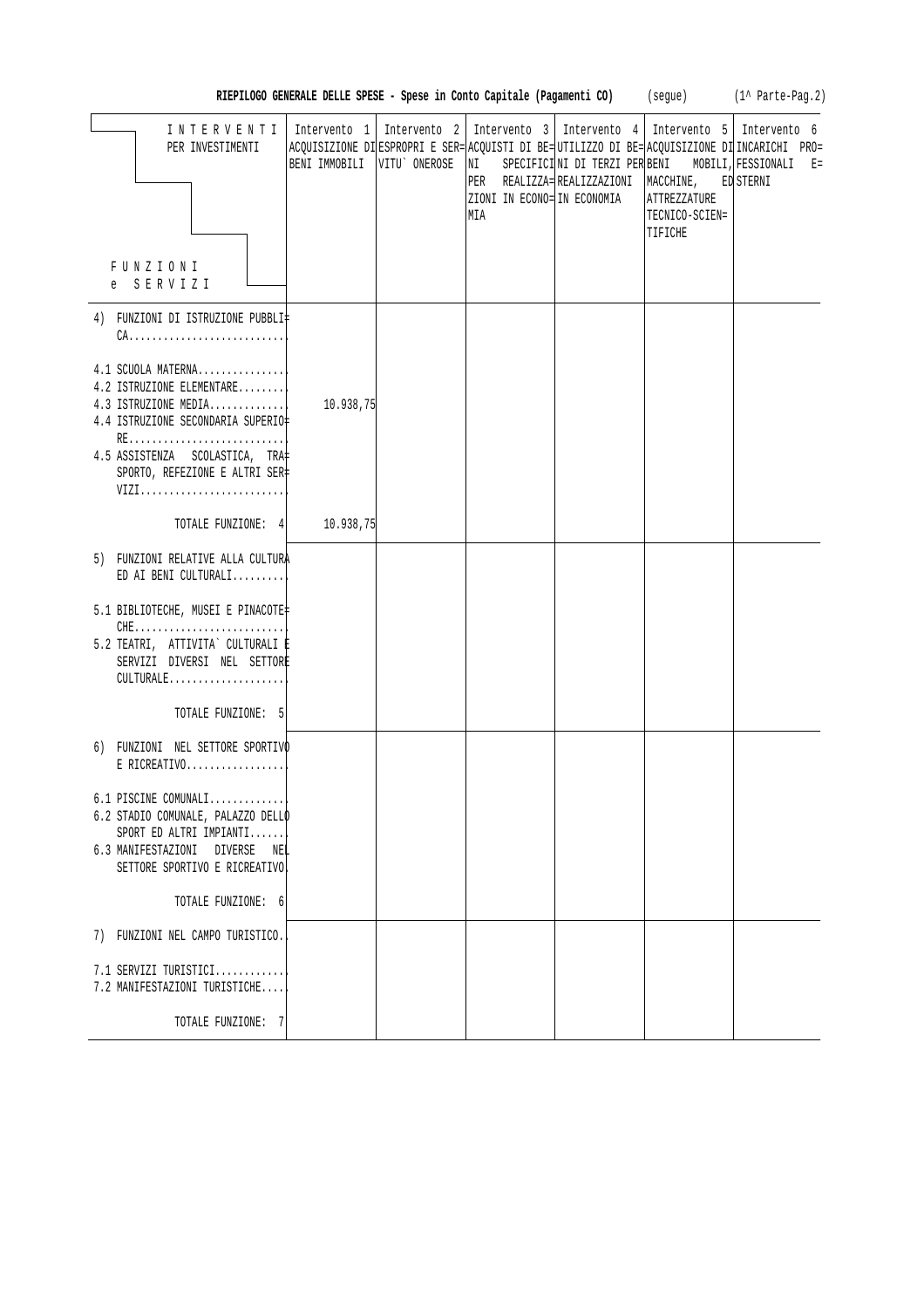|                                                                                                                                                                                                                                                                                                                                                                               |              |                                                                                                                |                                       |                                           | RIEPILOGO GENERALE DELLE SPESE - Spese in Conto Capitale (Pagamenti CO) (segue) (1^ Parte-Pag.3)                                                                                                        |
|-------------------------------------------------------------------------------------------------------------------------------------------------------------------------------------------------------------------------------------------------------------------------------------------------------------------------------------------------------------------------------|--------------|----------------------------------------------------------------------------------------------------------------|---------------------------------------|-------------------------------------------|---------------------------------------------------------------------------------------------------------------------------------------------------------------------------------------------------------|
| INTERVENTI<br>PER INVESTIMENTI<br>FUNZIONI<br>e SERVIZI                                                                                                                                                                                                                                                                                                                       | Intervento 1 | Intervento 2   Intervento 3   Intervento 4   Intervento 5   Intervento 6<br>ZIONI IN ECONO= IN ECONOMIA<br>MIA | PER REALIZZA= REALIZZAZIONI MACCHINE, | ATTREZZATURE<br>TECNICO-SCIEN=<br>TIFICHE | ACQUISIZIONE DI ESPROPRI E SER= ACQUISTI DI BE= UTILIZZO DI BE= ACQUISIZIONE DI INCARICHI PRO=<br>BENI IMMOBILI   VITU` ONEROSE   NI SPECIFICI  NI DI TERZI PER BENI MOBILI, FESSIONALI E=<br>ED STERNI |
| 8) FUNZIONI NEL CAMPO DELLA VIA‡<br>BILITA' E DEI TRASPORTI                                                                                                                                                                                                                                                                                                                   |              |                                                                                                                |                                       |                                           |                                                                                                                                                                                                         |
| 8.1 VIABILITA`, CIRCOLAZIONE STRA‡<br>DALE E SERVIZI CONNESSI<br>8.2 ILLUMINAZIONE PUBBLICA E SER<br>VIZI CONNESSI<br>8.3 TRASPORTI PUBBLICI LOCALI E<br>SERVIZI CONNESSI<br>TOTALE FUNZIONE: 8                                                                                                                                                                               |              |                                                                                                                |                                       |                                           |                                                                                                                                                                                                         |
| 9) FUNZIONI RIGUARDANTI LA GE‡<br>STIONE DEL TERRITORIO E DEL‡<br>$L'AMBIENTE$                                                                                                                                                                                                                                                                                                |              |                                                                                                                |                                       |                                           |                                                                                                                                                                                                         |
| 9.1 URBANISTICA E GESTIONE DEL<br>TERRITORIO<br>9.2 EDILIZIA RESIDENZIALE PUBBLICA<br>LOCALE E PIANI DI EDILIZIA E‡<br>CONOMICO-POPOLARE<br>9.3 SERVIZI DI PROTEZIONE CIVILE.<br>9.4 SERVIZIO IDRICO INTEGRATO<br>9.5 SERVIZIO SMALTIMENTO RIFIUTI.<br>9.6 PARCHI E SERVIZI PER LA TUTELÀ<br>AMBIENTALE DEL VERDE, ALTRI<br>SERVIZI RELATIVI AL TERRITORIO<br>ED ALL'AMBIENTE | 31.731,02    |                                                                                                                |                                       |                                           |                                                                                                                                                                                                         |
| TOTALE FUNZIONE: 9                                                                                                                                                                                                                                                                                                                                                            | 31.731,02    |                                                                                                                |                                       |                                           |                                                                                                                                                                                                         |
| 10) FUNZIONI NEL SETTORE SOCIALE.<br>10.1 ASILI NIDO, SERVIZI PER L'IN‡<br>FANZIA E PER I MINORI<br>10.2 SERVIZI DI PREVENZIONE E RIA‡<br>$BILITAZIONE$<br>10.3 STRUTTURE RESIDENZIALI E Dİ<br>RICOVERO PER ANZIANI<br>10.4 ASSISTENZA, BENEFICENZA PUB‡<br>BLICA E SERVIZI DIVERSI ALLA<br>PERSONA<br>10.5 SERVIZIO NECROSCOPICO E CIMI‡<br>$TERIALE$<br>TOTALE FUNZIONE: 10 |              |                                                                                                                |                                       |                                           |                                                                                                                                                                                                         |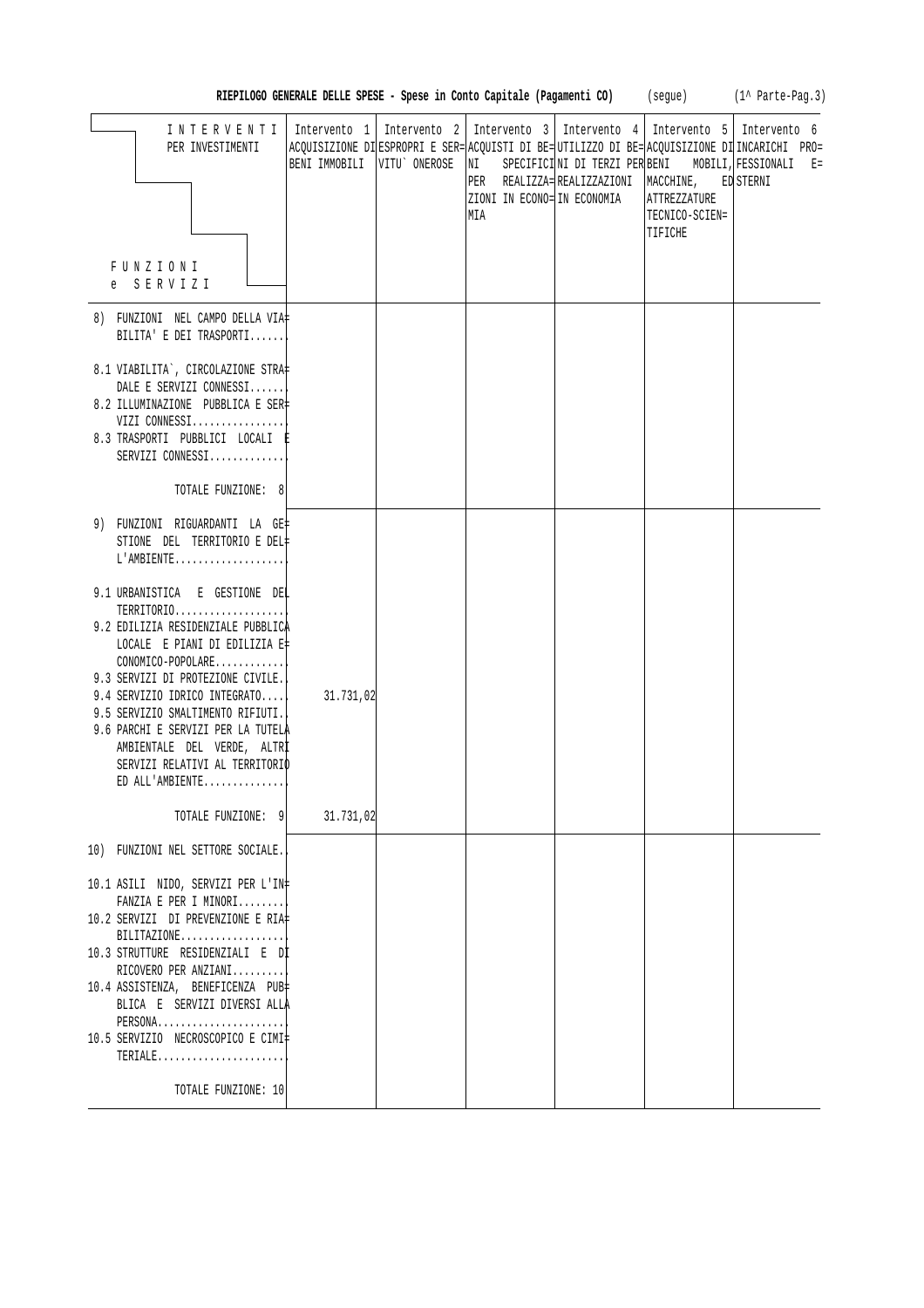| INTERVENTI                                                               |                               | Intervento $1$   Intervento $2$   Intervento $3$   Intervento $4$   Intervento $5$   Intervento 6 |                                                   |                |                                                                                                                                                       |
|--------------------------------------------------------------------------|-------------------------------|---------------------------------------------------------------------------------------------------|---------------------------------------------------|----------------|-------------------------------------------------------------------------------------------------------------------------------------------------------|
| PER INVESTIMENTI                                                         | BENI IMMOBILI   VITU` ONEROSE | NI L                                                                                              |                                                   |                | ACQUISIZIONE DI ESPROPRI E SER= ACQUISTI DI BE= UTILIZZO DI BE= ACQUISIZIONE DI INCARICHI PRO=<br>SPECIFICINI DI TERZI PER BENI MOBILI, FESSIONALI E= |
|                                                                          |                               |                                                                                                   | PER REALIZZA= REALIZZAZIONI   MACCHINE, ED STERNI |                |                                                                                                                                                       |
|                                                                          |                               | ZIONI IN ECONO= IN ECONOMIA                                                                       |                                                   | ATTREZZATURE   |                                                                                                                                                       |
|                                                                          |                               | MIA                                                                                               |                                                   | TECNICO-SCIEN= |                                                                                                                                                       |
|                                                                          |                               |                                                                                                   |                                                   | TIFICHE        |                                                                                                                                                       |
|                                                                          |                               |                                                                                                   |                                                   |                |                                                                                                                                                       |
| FUNZIONI                                                                 |                               |                                                                                                   |                                                   |                |                                                                                                                                                       |
| e SERVIZI                                                                |                               |                                                                                                   |                                                   |                |                                                                                                                                                       |
| 11) FUNZIONI NEL CAMPO DELLO SVI‡                                        |                               |                                                                                                   |                                                   |                |                                                                                                                                                       |
| LUPPO ECONOMICO                                                          |                               |                                                                                                   |                                                   |                |                                                                                                                                                       |
|                                                                          |                               |                                                                                                   |                                                   |                |                                                                                                                                                       |
| 11.1 AFFISSIONI E PUBBLICITA`                                            |                               |                                                                                                   |                                                   |                |                                                                                                                                                       |
| 11.2 FIERE, MERCATI E SERVIZI CON#                                       |                               |                                                                                                   |                                                   |                |                                                                                                                                                       |
| $NESS1, \ldots, \ldots, \ldots, \ldots, \ldots, \ldots,$                 |                               |                                                                                                   |                                                   |                |                                                                                                                                                       |
| 11.3 MATTATOIO E SERVIZI CONNESSI.                                       |                               |                                                                                                   |                                                   |                |                                                                                                                                                       |
| 11.4 SERVIZI RELATIVI ALL'INDUSTRIA                                      |                               |                                                                                                   |                                                   |                |                                                                                                                                                       |
| 11.5 SERVIZI RELATIVI AL COMMERCIO<br>11.6 SERVIZI RELATIVI ALL'ARTIGIA# |                               |                                                                                                   |                                                   |                |                                                                                                                                                       |
| NATO                                                                     |                               |                                                                                                   |                                                   |                |                                                                                                                                                       |
| 11.7 SERVIZI RELATIVI ALL'AGRICOL#                                       |                               |                                                                                                   |                                                   |                |                                                                                                                                                       |
| TURA                                                                     |                               |                                                                                                   |                                                   |                |                                                                                                                                                       |
|                                                                          |                               |                                                                                                   |                                                   |                |                                                                                                                                                       |
| TOTALE FUNZIONE: 11                                                      |                               |                                                                                                   |                                                   |                |                                                                                                                                                       |
| 12) FUNZIONI RELATIVE A SERVIZI                                          |                               |                                                                                                   |                                                   |                |                                                                                                                                                       |
| PRODUTTIVI                                                               |                               |                                                                                                   |                                                   |                |                                                                                                                                                       |
|                                                                          |                               |                                                                                                   |                                                   |                |                                                                                                                                                       |
| 12.1 DISTRIBUZIONE GAS                                                   |                               |                                                                                                   |                                                   |                |                                                                                                                                                       |
| 12.2 CENTRALE DEL LATTE                                                  |                               |                                                                                                   |                                                   |                |                                                                                                                                                       |
| 12.3 DISTRIBUZIONE ENERGIA ELETTRI#                                      |                               |                                                                                                   |                                                   |                |                                                                                                                                                       |
| $CA$                                                                     |                               |                                                                                                   |                                                   |                |                                                                                                                                                       |
| 12.4 TELERISCALDAMENTO                                                   |                               |                                                                                                   |                                                   |                |                                                                                                                                                       |
| $12.5$ FARMACIE                                                          |                               |                                                                                                   |                                                   |                |                                                                                                                                                       |
| 12.6 ALTRI SERVIZI PRODUTTIVI                                            |                               |                                                                                                   |                                                   |                |                                                                                                                                                       |
| TOTALE FUNZIONE: 12                                                      |                               |                                                                                                   |                                                   |                |                                                                                                                                                       |
|                                                                          |                               |                                                                                                   |                                                   |                |                                                                                                                                                       |
| TOTALE TITOLO : 2^                                                       | 42.669,77                     |                                                                                                   |                                                   | 3.415,80       |                                                                                                                                                       |

RIEPILOGO GENERALE DELLE SPESE - Spese in Conto Capitale (Pagamenti CO) (segue) (1^ Parte-Pag.4)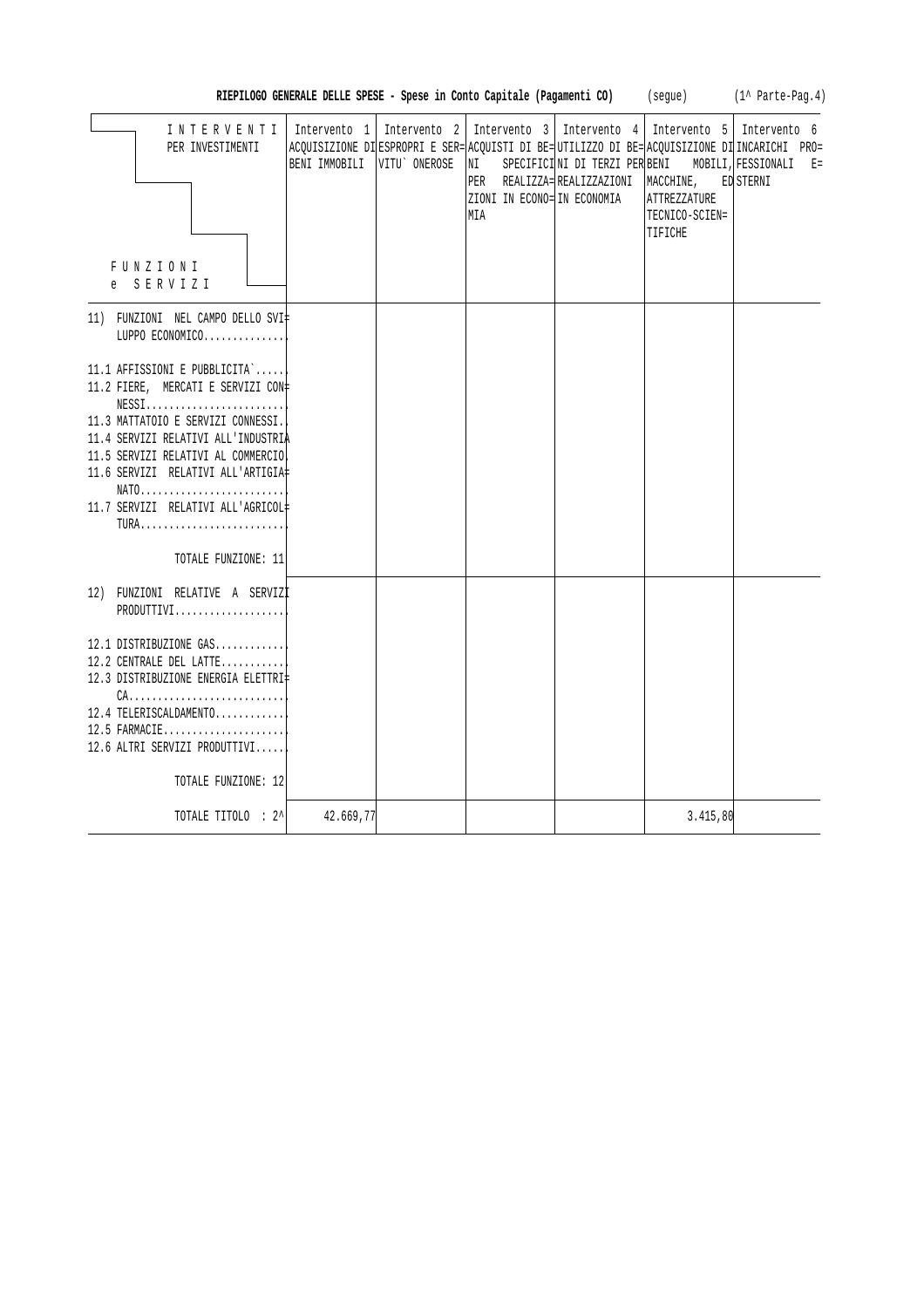| RIEPILOGO GENERALE DELLE SPESE - Spese in Conto Capitale (Pagamenti CO) |  |  |  |  |  |  |
|-------------------------------------------------------------------------|--|--|--|--|--|--|
|-------------------------------------------------------------------------|--|--|--|--|--|--|

(2^ Parte-Pag.1)

| INTERVENTI<br>PER INVESTIMENTI<br>FUNZIONI<br>e SERVIZI                                                                                                                                                                                                                                                                                                                                                                                                                                                                                                                                                                        | Intervento 7<br>TRASFERIMENTI<br>DI CAPITALE | AZIONARIE | Intervento 8   Intervento 9  <br>CAPITALE | Intervento 10<br>PARTECIPAZIONI CONFERIMENTI DI CONCESSIONI DI<br>CREDITI E ANTI=<br>CIPAZIONI | TOTALE   |
|--------------------------------------------------------------------------------------------------------------------------------------------------------------------------------------------------------------------------------------------------------------------------------------------------------------------------------------------------------------------------------------------------------------------------------------------------------------------------------------------------------------------------------------------------------------------------------------------------------------------------------|----------------------------------------------|-----------|-------------------------------------------|------------------------------------------------------------------------------------------------|----------|
| 1) FUNZIONI GENERALI DI AMMINI‡<br>STRAZIONE, DI GESTIONE E DI<br>CONTROLLO<br>1.1 ORGANI ISTITUZIONALI, PARTECI‡<br>PAZIONE E DECENTRAMENTO<br>1.2 SEGRETERIA GENERALE, PERSONALE<br>$E$ ORGANIZZAZIONE<br>1.3 GESTIONE ECONOMICA, FINANZIA<br>RIA, PROGRAMMAZIONE, PROVVEDI‡<br>TORATO E CONTROLLO DI GESTIONE<br>1.4 GESTIONE DELLE ENTRATE TRIBU‡<br>TARIE E SERVIZI FISCALI<br>1.5 GESTIONE DEI BENI DEMANIALI È<br>PATRIMONIALI<br>1.6 UFFICIO TECNICO<br>1.7 ANAGRAFE, STATO CIVILE, ELET‡<br>TORALE, LEVA E SERVIZIO STATI‡<br>$STICO. \ldots \ldots \ldots \ldots \ldots \ldots \ldots$<br>1.8 ALTRI SERVIZI GENERALI |                                              |           |                                           |                                                                                                | 3.415,80 |
| TOTALE FUNZIONE: 1<br>2) FUNZIONI RELATIVE ALLA GIUSTI‡                                                                                                                                                                                                                                                                                                                                                                                                                                                                                                                                                                        |                                              |           |                                           |                                                                                                | 3.415,80 |
| 2.1 UFFICI GIUDIZIARI<br>2.2 CASA CIRCONDARIALE E ALTRI<br>$SERVIZI.$<br>TOTALE FUNZIONE: 2                                                                                                                                                                                                                                                                                                                                                                                                                                                                                                                                    |                                              |           |                                           |                                                                                                |          |
| 3) FUNZIONI DI POLIZIA LOCALE                                                                                                                                                                                                                                                                                                                                                                                                                                                                                                                                                                                                  |                                              |           |                                           |                                                                                                |          |
| 3.1 POLIZIA MUNICIPALE<br>3.2 POLIZIA COMMERCIALE<br>3.3 POLIZIA AMMINISTRATIVA                                                                                                                                                                                                                                                                                                                                                                                                                                                                                                                                                |                                              |           |                                           |                                                                                                |          |
| TOTALE FUNZIONE: 3                                                                                                                                                                                                                                                                                                                                                                                                                                                                                                                                                                                                             |                                              |           |                                           |                                                                                                |          |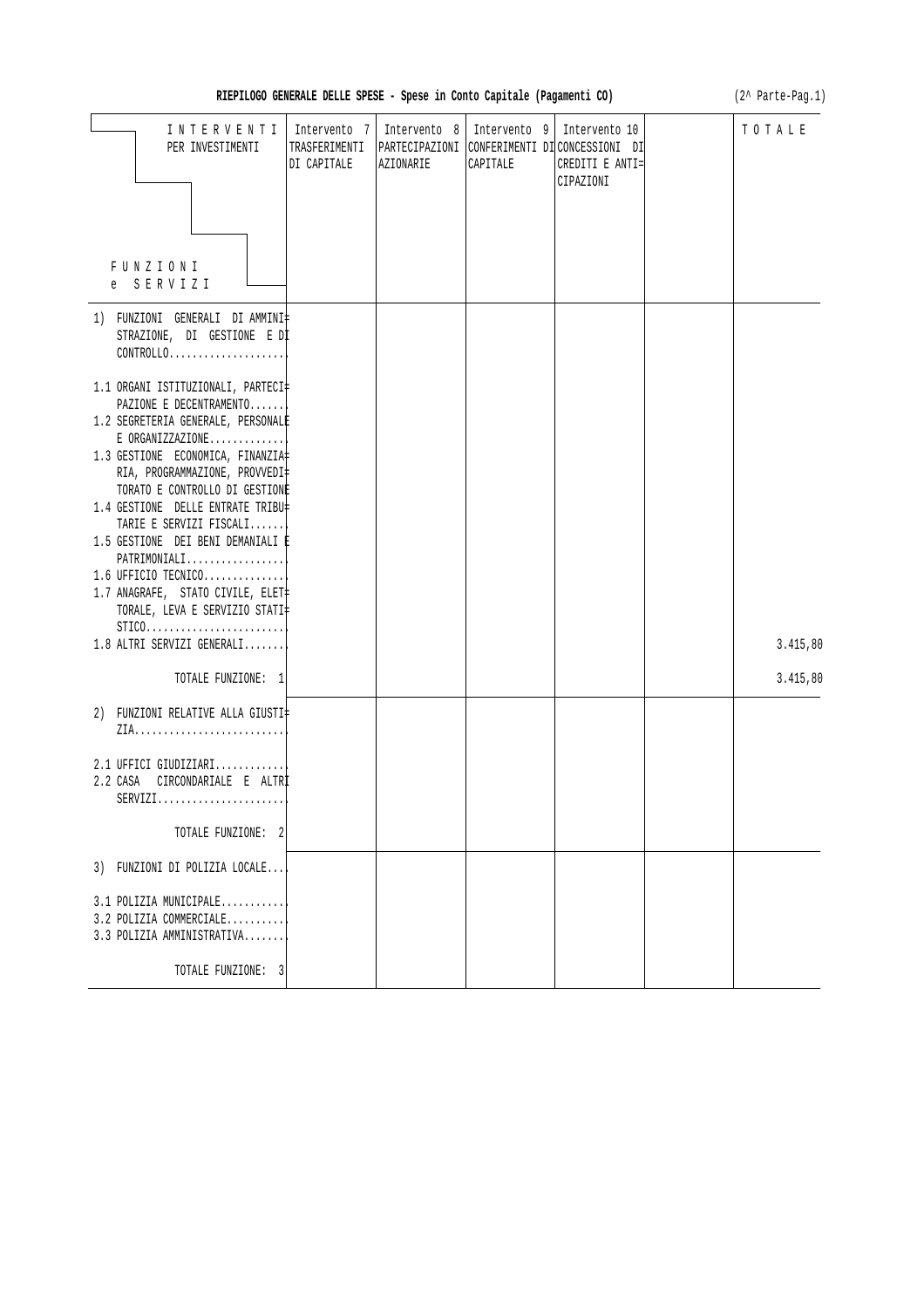| RIEPILOGO GENERALE DELLE SPESE - Spese in Conto Capitale (Pagamenti CO)<br>(segue)                                                                                                              |                                              |                                             |                          |                                                                                 |  | (2^ Parte-Pag.2) |
|-------------------------------------------------------------------------------------------------------------------------------------------------------------------------------------------------|----------------------------------------------|---------------------------------------------|--------------------------|---------------------------------------------------------------------------------|--|------------------|
| INTERVENTI<br>PER INVESTIMENTI                                                                                                                                                                  | Intervento 7<br>TRASFERIMENTI<br>DI CAPITALE | Intervento 8<br>PARTECIPAZIONI<br>AZIONARIE | Intervento 9<br>CAPITALE | Intervento 10<br>CONFERIMENTI DI CONCESSIONI DI<br>CREDITI E ANTI=<br>CIPAZIONI |  | TOTALE           |
| FUNZIONI<br>SERVIZI<br>e                                                                                                                                                                        |                                              |                                             |                          |                                                                                 |  |                  |
| 4) FUNZIONI DI ISTRUZIONE PUBBLI‡                                                                                                                                                               |                                              |                                             |                          |                                                                                 |  |                  |
| 4.1 SCUOLA MATERNA<br>4.2 ISTRUZIONE ELEMENTARE<br>4.3 ISTRUZIONE MEDIA<br>4.4 ISTRUZIONE SECONDARIA SUPERIO‡<br>RE<br>4.5 ASSISTENZA SCOLASTICA, TRA<br>SPORTO, REFEZIONE E ALTRI SER‡<br>VIZI |                                              |                                             |                          |                                                                                 |  | 10.938,75        |
| TOTALE FUNZIONE: 4                                                                                                                                                                              |                                              |                                             |                          |                                                                                 |  | 10.938,75        |
| 5) FUNZIONI RELATIVE ALLA CULTURA<br>ED AI BENI CULTURALI                                                                                                                                       |                                              |                                             |                          |                                                                                 |  |                  |
| 5.1 BIBLIOTECHE, MUSEI E PINACOTE<br>5.2 TEATRI, ATTIVITA` CULTURALI İ<br>SERVIZI DIVERSI NEL SETTORE<br>CULTURALE                                                                              |                                              |                                             |                          |                                                                                 |  |                  |
| TOTALE FUNZIONE: 5                                                                                                                                                                              |                                              |                                             |                          |                                                                                 |  |                  |
| 6) FUNZIONI NEL SETTORE SPORTIVO<br>E RICREATIVO                                                                                                                                                |                                              |                                             |                          |                                                                                 |  |                  |
| 6.1 PISCINE COMUNALI<br>6.2 STADIO COMUNALE, PALAZZO DELLO<br>SPORT ED ALTRI IMPIANTI<br>6.3 MANIFESTAZIONI DIVERSE<br>NEL<br>SETTORE SPORTIVO E RICREATIVO                                     |                                              |                                             |                          |                                                                                 |  |                  |
| TOTALE FUNZIONE: 6                                                                                                                                                                              |                                              |                                             |                          |                                                                                 |  |                  |
| 7) FUNZIONI NEL CAMPO TURISTICO.                                                                                                                                                                |                                              |                                             |                          |                                                                                 |  |                  |
| 7.1 SERVIZI TURISTICI<br>7.2 MANIFESTAZIONI TURISTICHE                                                                                                                                          |                                              |                                             |                          |                                                                                 |  |                  |
| TOTALE FUNZIONE: 7                                                                                                                                                                              |                                              |                                             |                          |                                                                                 |  |                  |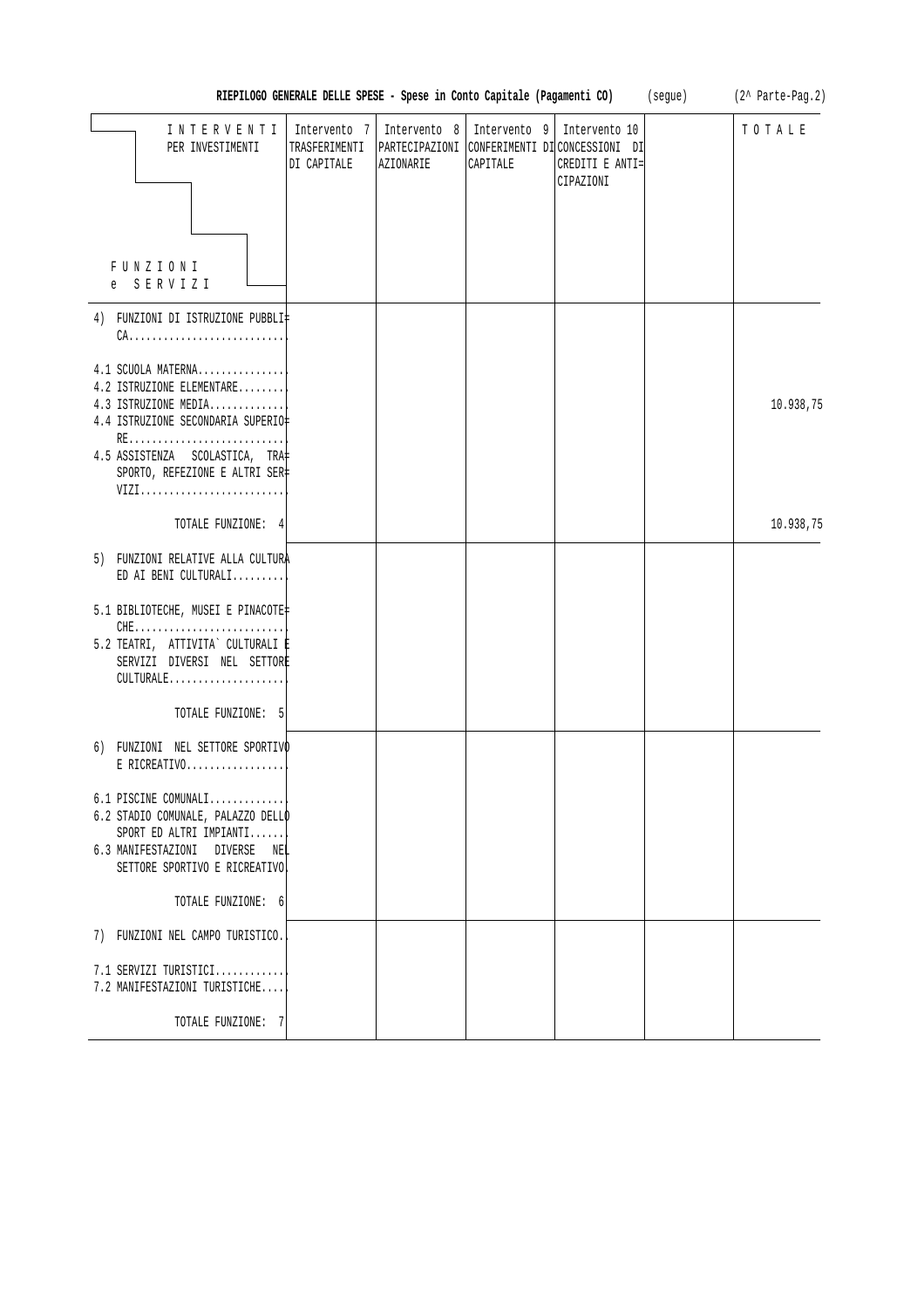|                                                                                                                                                                                                                                                                                                                 | RIEPILOGO GENERALE DELLE SPESE - Spese in Conto Capitale (Pagamenti CO) |           |                                         |                                                                                                | (segue) | (2^ Parte-Pag.3) |
|-----------------------------------------------------------------------------------------------------------------------------------------------------------------------------------------------------------------------------------------------------------------------------------------------------------------|-------------------------------------------------------------------------|-----------|-----------------------------------------|------------------------------------------------------------------------------------------------|---------|------------------|
| INTERVENTI<br>PER INVESTIMENTI                                                                                                                                                                                                                                                                                  | Intervento 7<br>TRASFERIMENTI<br>DI CAPITALE                            | AZIONARIE | Intervento 8   Intervento 9<br>CAPITALE | Intervento 10<br>PARTECIPAZIONI CONFERIMENTI DI CONCESSIONI DI<br>CREDITI E ANTI=<br>CIPAZIONI |         | TOTALE           |
| FUNZIONI<br>e SERVIZI                                                                                                                                                                                                                                                                                           |                                                                         |           |                                         |                                                                                                |         |                  |
| 8) FUNZIONI NEL CAMPO DELLA VIA‡<br>BILITA' E DEI TRASPORTI                                                                                                                                                                                                                                                     |                                                                         |           |                                         |                                                                                                |         |                  |
| 8.1 VIABILITA`, CIRCOLAZIONE STRA‡<br>DALE E SERVIZI CONNESSI<br>8.2 ILLUMINAZIONE PUBBLICA E SER‡<br>VIZI CONNESSI<br>8.3 TRASPORTI PUBBLICI LOCALI E<br>SERVIZI CONNESSI                                                                                                                                      |                                                                         |           |                                         |                                                                                                |         |                  |
| TOTALE FUNZIONE: 8                                                                                                                                                                                                                                                                                              |                                                                         |           |                                         |                                                                                                |         |                  |
| 9) FUNZIONI RIGUARDANTI LA GE‡<br>STIONE DEL TERRITORIO E DEL‡<br>L'AMBIENTE                                                                                                                                                                                                                                    |                                                                         |           |                                         |                                                                                                |         |                  |
| 9.1 URBANISTICA E GESTIONE DEL<br>TERRITORIO<br>9.2 EDILIZIA RESIDENZIALE PUBBLICA<br>LOCALE E PIANI DI EDILIZIA E‡<br>CONOMICO-POPOLARE<br>9.3 SERVIZI DI PROTEZIONE CIVILE.                                                                                                                                   |                                                                         |           |                                         |                                                                                                |         |                  |
| 9.4 SERVIZIO IDRICO INTEGRATO<br>9.5 SERVIZIO SMALTIMENTO RIFIUTI.<br>9.6 PARCHI E SERVIZI PER LA TUTELA<br>AMBIENTALE DEL VERDE, ALTRI<br>SERVIZI RELATIVI AL TERRITORIO<br>ED ALL'AMBIENTE                                                                                                                    |                                                                         |           |                                         |                                                                                                |         | 31.731,02        |
| TOTALE FUNZIONE: 9                                                                                                                                                                                                                                                                                              |                                                                         |           |                                         |                                                                                                |         | 31.731,02        |
| 10) FUNZIONI NEL SETTORE SOCIALE.                                                                                                                                                                                                                                                                               |                                                                         |           |                                         |                                                                                                |         |                  |
| 10.1 ASILI NIDO, SERVIZI PER L'IN‡<br>FANZIA E PER I MINORI<br>10.2 SERVIZI DI PREVENZIONE E RIA‡<br>$BILITAZIONE$<br>10.3 STRUTTURE RESIDENZIALI E DI<br>RICOVERO PER ANZIANI<br>10.4 ASSISTENZA, BENEFICENZA PUB‡<br>BLICA E SERVIZI DIVERSI ALLA<br>PERSONA<br>10.5 SERVIZIO NECROSCOPICO E CIMI‡<br>TERIALE |                                                                         |           |                                         |                                                                                                |         |                  |
| TOTALE FUNZIONE: 10                                                                                                                                                                                                                                                                                             |                                                                         |           |                                         |                                                                                                |         |                  |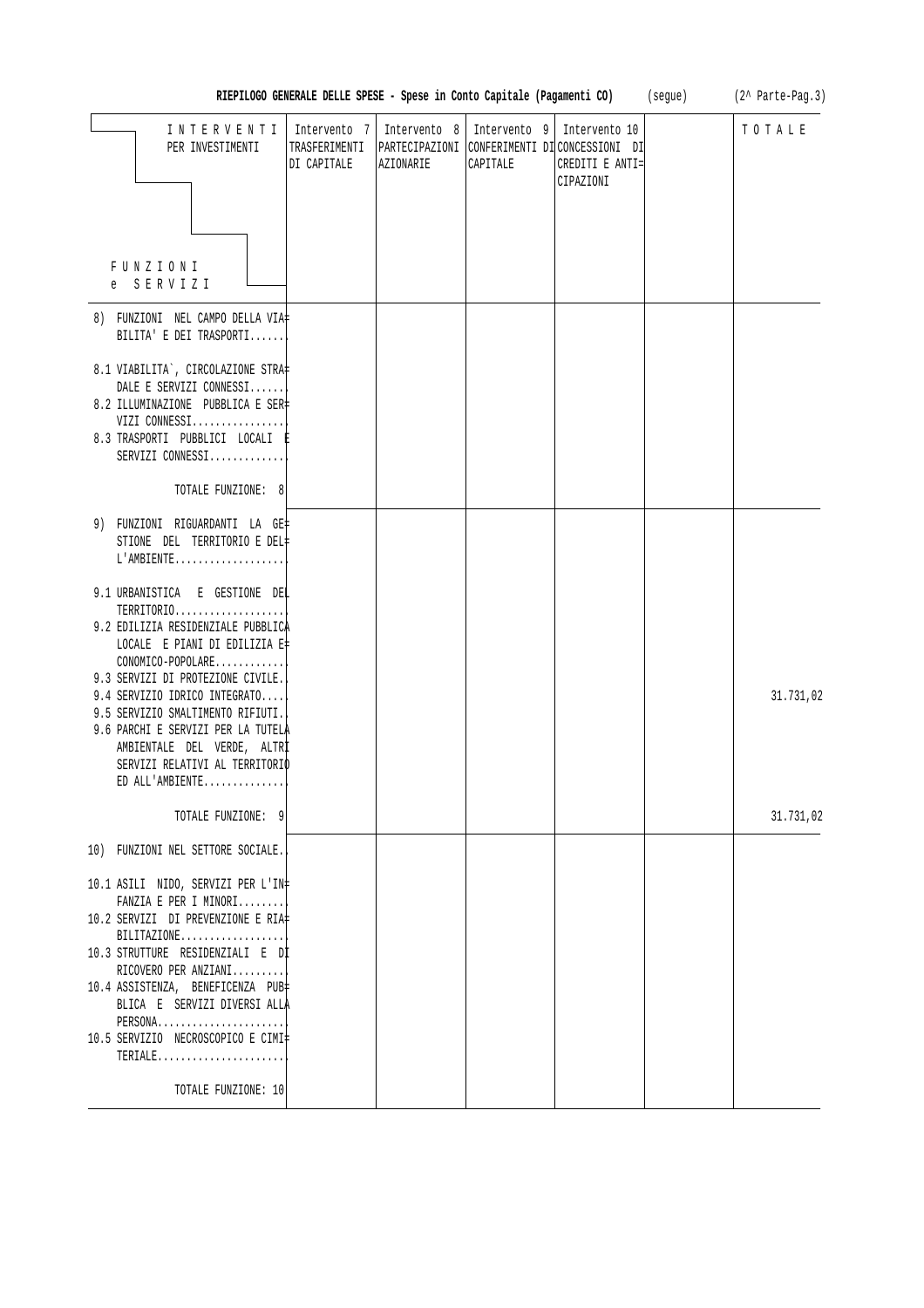| RIEPILOGO GENERALE DELLE SPESE - Spese in Conto Capitale (Pagamenti CO)                                                                                                                                                                                                                                                                                     | (segue)                                      | $(2^{\wedge}$ Parte-Pag.4)<br>TOTALE |                                           |                                                                                               |  |           |
|-------------------------------------------------------------------------------------------------------------------------------------------------------------------------------------------------------------------------------------------------------------------------------------------------------------------------------------------------------------|----------------------------------------------|--------------------------------------|-------------------------------------------|-----------------------------------------------------------------------------------------------|--|-----------|
| INTERVENTI<br>PER INVESTIMENTI<br>FUNZIONI<br>e SERVIZI                                                                                                                                                                                                                                                                                                     | Intervento 7<br>TRASFERIMENTI<br>DI CAPITALE | AZIONARIE                            | Intervento 8   Intervento 9  <br>CAPITALE | Intervento 10<br>PARTECIPAZIONI CONFERIMENTI DICONCESSIONI DI<br>CREDITI E ANTI=<br>CIPAZIONI |  |           |
| 11) FUNZIONI NEL CAMPO DELLO SVI‡<br>LUPPO ECONOMICO                                                                                                                                                                                                                                                                                                        |                                              |                                      |                                           |                                                                                               |  |           |
| 11.1 AFFISSIONI E PUBBLICITA`<br>11.2 FIERE, MERCATI E SERVIZI CON#<br>${\tt NESSI.}\dots\dots\dots\dots\dots\dots\dots\dots$<br>11.3 MATTATOIO E SERVIZI CONNESSI.<br>11.4 SERVIZI RELATIVI ALL'INDUSTRIA<br>11.5 SERVIZI RELATIVI AL COMMERCIO<br>11.6 SERVIZI RELATIVI ALL'ARTIGIA‡<br>11.7 SERVIZI RELATIVI ALL'AGRICOL#<br>TURA<br>TOTALE FUNZIONE: 11 |                                              |                                      |                                           |                                                                                               |  |           |
| 12) FUNZIONI RELATIVE A SERVIZI<br>PRODUTTIVI                                                                                                                                                                                                                                                                                                               |                                              |                                      |                                           |                                                                                               |  |           |
| 12.1 DISTRIBUZIONE GAS<br>12.2 CENTRALE DEL LATTE<br>12.3 DISTRIBUZIONE ENERGIA ELETTRI‡<br>$CA.$<br>12.4 TELERISCALDAMENTO<br>12.5 FARMACIE<br>12.6 ALTRI SERVIZI PRODUTTIVI<br>TOTALE FUNZIONE: 12                                                                                                                                                        |                                              |                                      |                                           |                                                                                               |  |           |
| TOTALE TITOLO : 2^                                                                                                                                                                                                                                                                                                                                          |                                              |                                      |                                           |                                                                                               |  | 46.085,57 |